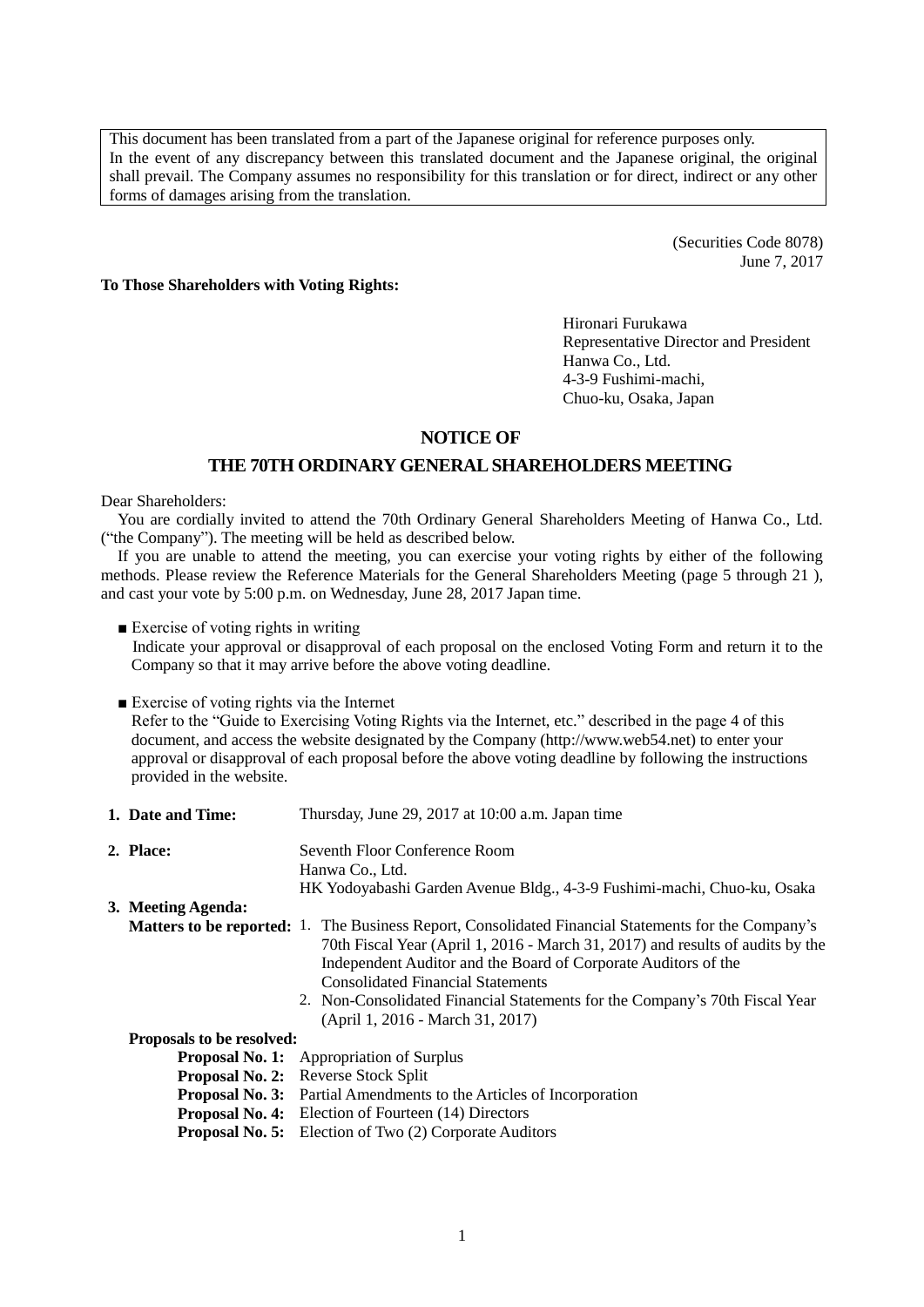• In accordance with laws and regulations as well as Article 18 of the Company's Articles of Incorporation, the following items are posted on the Company's website (http://www.hanwa.co.jp/) and therefore not included in the attached documents to this Notice.

1) Notes to Consolidated Financial Statements 2) Notes to Non-Consolidated Financial Statements

The "Notes to Consolidated Financial Statements" and "Notes to Non-Consolidated Financial Statements" have been combined with the Consolidated Financial Statements and Non-Consolidated Financial Statements for the auditing process, in order for the preparation of the Audit Report and the Independent Auditor's Report by the Corporate Auditors and the Independent Auditor.

• Revisions to the Reference Materials for the General Shareholders Meeting, the Business Report, Consolidated Financial Statements and Non-Consolidated Financial Statements, if any, will be posted on the Company's website (http://www.hanwa.co.jp/).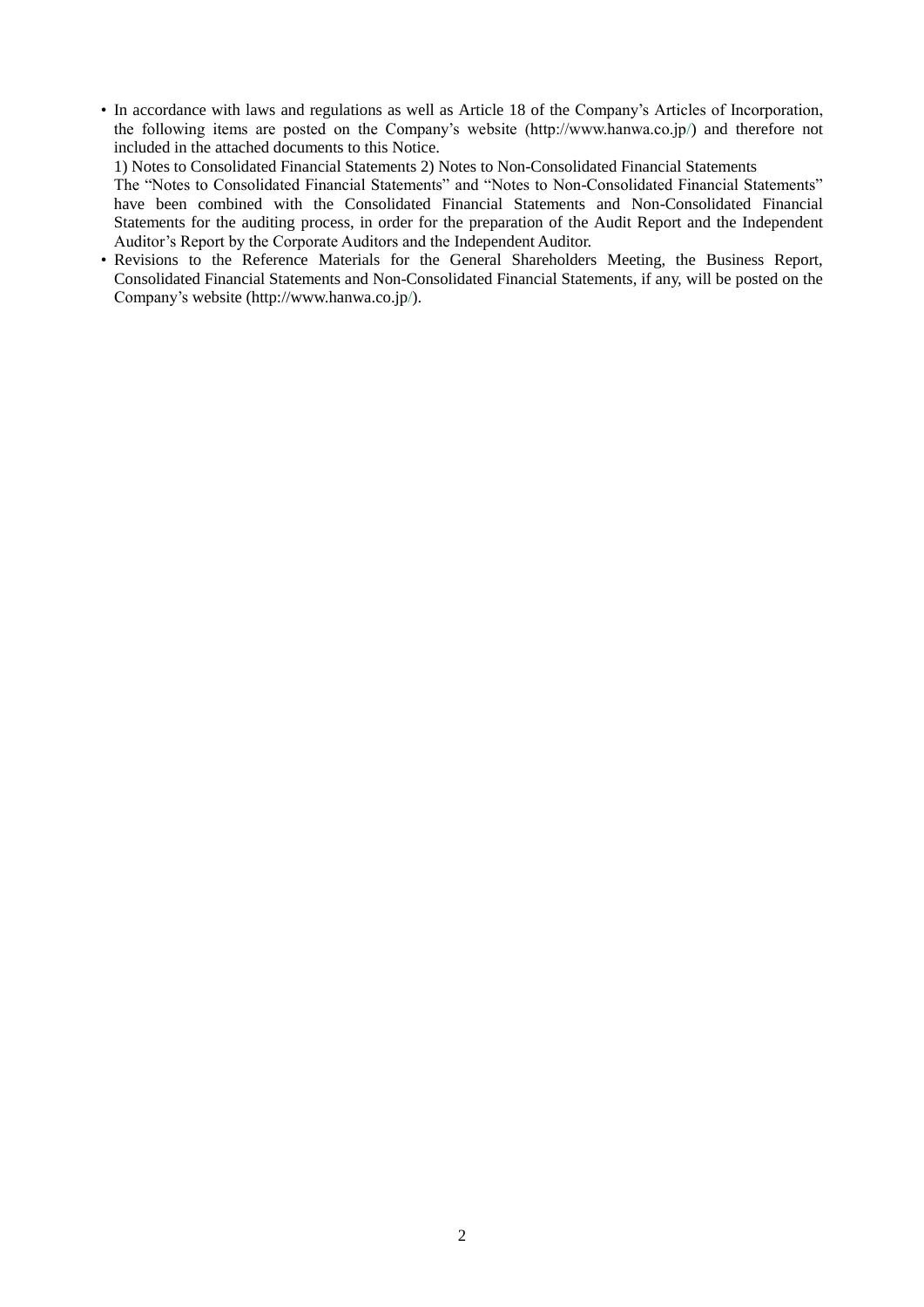# Guide to Exercising Voting Rights

| Voting by attending the General Shareholders Meeting in person                                       |  |  |  |
|------------------------------------------------------------------------------------------------------|--|--|--|
| If you plan to attend the Meeting, please present the Date and time of the Meeting:                  |  |  |  |
| enclosed Voting Form to the receptionist when you   Thursday, June 29, 2017 at 10:00 a.m. Japan time |  |  |  |
| arrive at the venue.                                                                                 |  |  |  |
| • Place bring with you this Notice to the young on the day of the Meeting                            |  |  |  |

Please bring with you this Notice to the venue on the day of the Meeting.

・As the light clothing (Cool Biz) dress code will be followed at the Meeting, we would appreciate it if you could come to the Meeting wearing casual attire.

| Voting in writing                                                                                           |                                                                                                          |  |
|-------------------------------------------------------------------------------------------------------------|----------------------------------------------------------------------------------------------------------|--|
| Please indicate your approval or disapproval of each<br>proposal on the enclosed Voting Form and return it. | Deadline for voting:<br>By 5:00 p.m. on Wednesday, June 28, 2017 Japan<br>time (Arrival of Voting Forms) |  |
|                                                                                                             |                                                                                                          |  |

| Voting via the Internet                           |                                                |  |  |
|---------------------------------------------------|------------------------------------------------|--|--|
| Please enter your approval or disapproval of each | Deadline for voting:                           |  |  |
| proposal on the website designated by the Company | By 5:00 p.m. on Wednesday, June 28, 2017 Japan |  |  |
| $(http://www.web54.net)$ .                        | time (Acceptance of entries)                   |  |  |

< Information concerning use of Electronic Voting Platform > (To institutional investors)

Institutional investors can also use the Electronic Voting Platform operated by ICJ, Inc. to submit votes electronically for the Ordinary General Shareholders Meeting.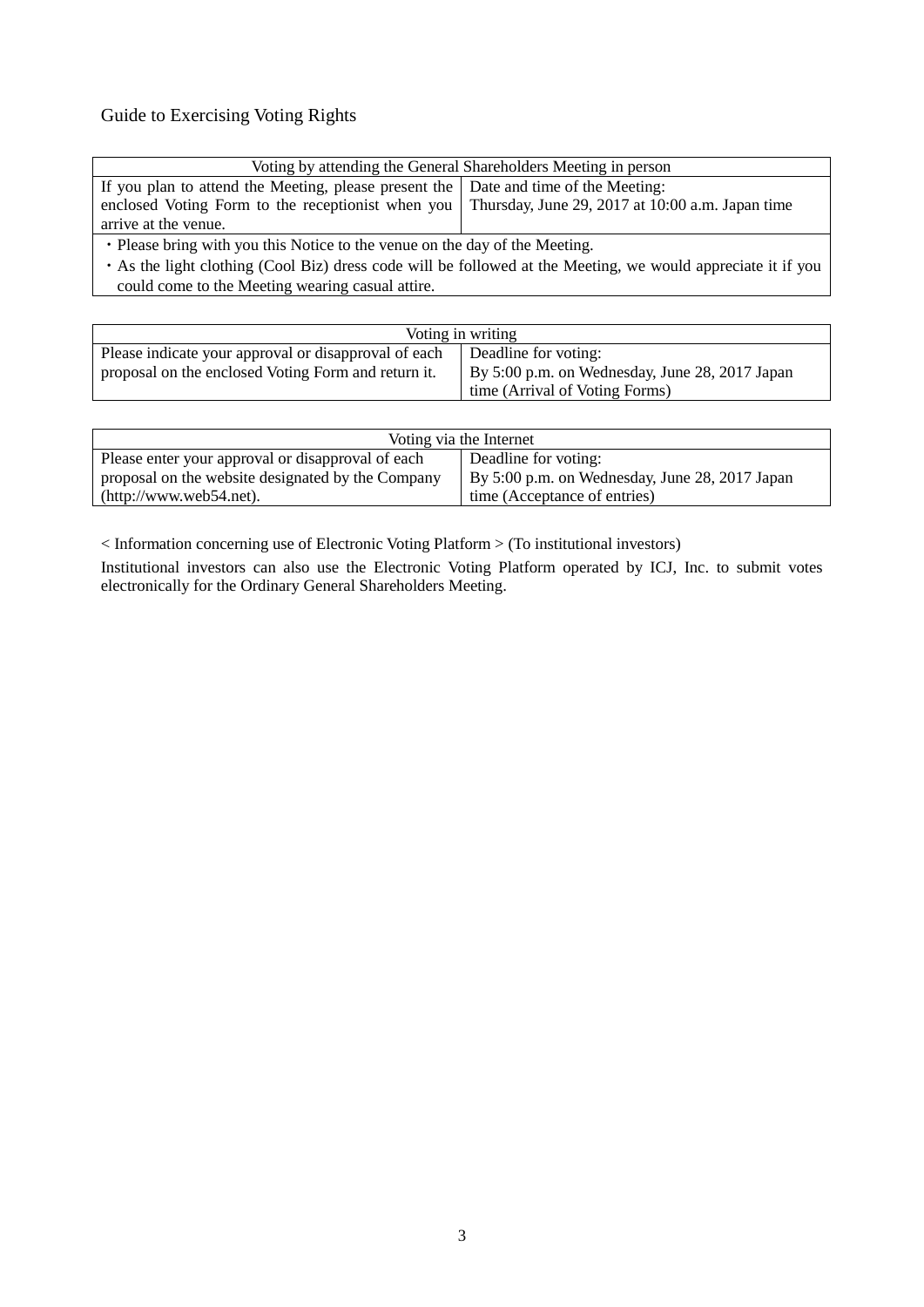# **Guide to Exercising Voting Rights via the Internet, etc.**

If you plan to vote using the Internet, etc., please read the following instructions and precautions in advance.

- 1. Website for exercising voting rights
	- Votes can be submitted via the Internet only on the website designated by the Company for this purpose. URL for votes: http://www.web54.net
- 2. How to exercise your voting rights
	- (1) If you wish to exercise your voting rights using the Internet, please use the voting rights code and password that are shown on the enclosed Voting Form and then enter your votes by following instructions provided by the website.
	- (2) Internet votes must be received no later than 5:00 p.m. on Wednesday, June 28, 2017 Japan time. Shareholders are asked to submit votes as soon as possible.
	- (3) If a shareholder submits two votes in writing and via the Internet etc., the Internet votes will be counted as effective ones. Additionally, if a shareholder submits votes using the Internet more than once, or submits multiple votes using a personal computer and a cell phone, only the last votes received will be treated as valid.
	- (4) When voting via the Internet, shareholders are responsible for Internet Service Provider connection fees and communication carrier fees (connection fees, etc.).
- 3. Handling of your voting rights code and password
	- (1) The password is important information to verify that the voter is a genuine shareholder. We ask that you handle this information with the same care and attention as you would to your personal seal or passcode.
	- (2) If you input a wrong password more than a certain number of times, your password will be locked. If you wish to have your password re-issued, please follow the instructions on the screen.
	- (3) The password written on the Voting Form is only valid for this General Shareholders Meeting.
- 4. Contact information for inquiries on how to use your personal computer for voting
	- (1) If you have any questions regarding how to use your personal computer in order to exercise your voting rights via the Internet, please contact the following support desk:

Sumitomo Mitsui Trust Bank, Limited Stock Transfer Agency Web Support Dedicated Line: Toll-free: 0120-652-031 (9:00-21:00, Japan standard time)

- (2) For other inquiries, please contact the following center:
	- (a) Shareholders who have accounts at securities companies Please contact the securities companies where you have your accounts.
	- (b) Shareholders who do not have accounts at securities companies (Shareholders who have special accounts at securities companies)

Sumitomo Mitsui Trust Bank, Limited

Stock Transfer Agency Business Center

Toll-free: 0120-782-031 (9:00 -17:00, Japan standard time, except for weekends and holidays)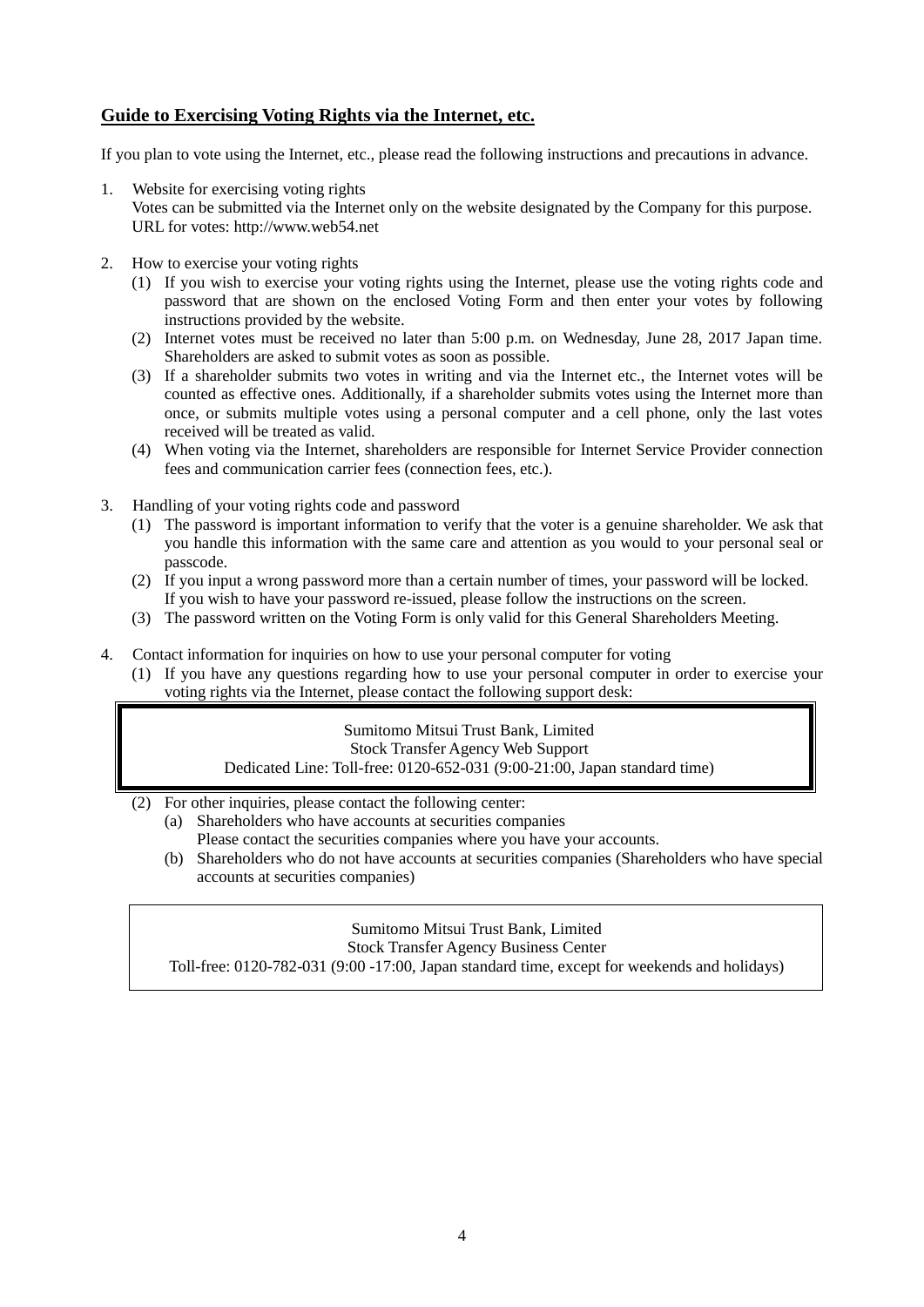## **Proposals and References**

### **Proposal No. 1: Appropriation of Surplus**

Proposal for the appropriation of surplus is as follows:

Matters concerning the year-end dividend for the 70th fiscal year

The Company regards the sustainable return of earnings to shareholders as one of the most important management responsibilities. While giving its top priority to continuous payment of stable dividends to shareholders, the Company will make constant efforts to improve profitability and pursue increases in the amount of dividend payments in accordance with the rise of the Company's basic revenue level and the collection status of profit generated through strategic investments.

|     | Type of dividend                                                                                           | Cash                                                                                                                                                                                                                                                                                       |
|-----|------------------------------------------------------------------------------------------------------------|--------------------------------------------------------------------------------------------------------------------------------------------------------------------------------------------------------------------------------------------------------------------------------------------|
| (2) | Matters concerning distribution of the dividend<br>to shareholders and the aggregate amount of<br>dividend | The Company proposes to pay a year-end dividend of<br>¥10 per common share. The aggregate dividend will<br>be ¥2,031,987,270.<br>Since the Company paid an interim dividend of ¥9<br>per common share in December 2016, this will result<br>in an annual dividend of ¥19 per common share. |
|     | Effective date of dividend payment                                                                         | June 30, 2017                                                                                                                                                                                                                                                                              |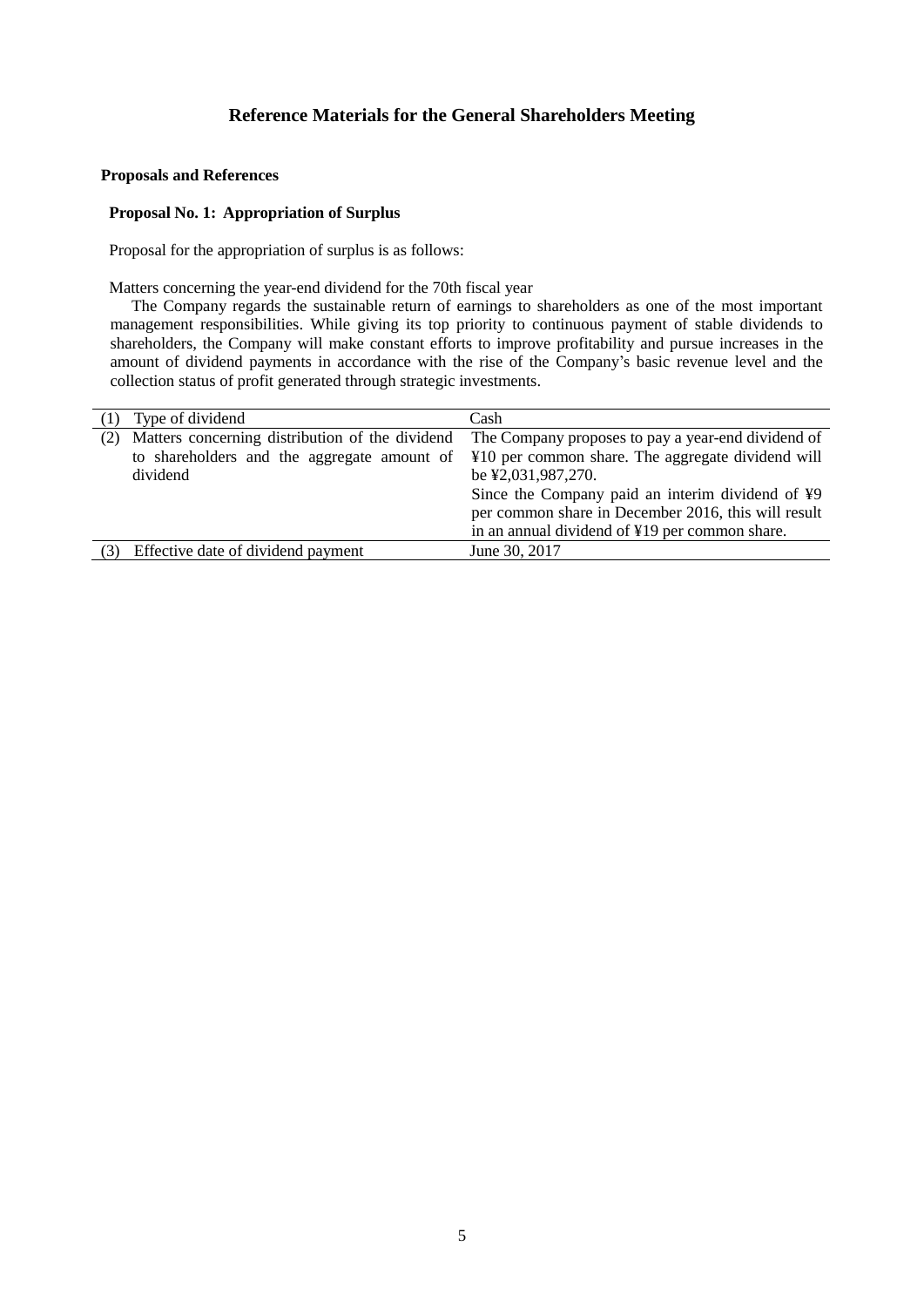#### **Proposal No. 2: Reverse Stock Split**

1. Reasons that a consolidation of shares is necessary

Stock exchanges nationwide aim to unify the number of shares constituting one unit of stock, which is the trading unit of shares of common stock of domestically listed companies, to 100 shares by October 1, 2018 in accordance with the Action Plan for Consolidating Trading Units. In keeping with this aim, the Company, as a company listed on the Tokyo Stock Exchange, has made a resolution at the Board of Directors meeting held on May 12, 2017 to change the number of its shares constituting one unit of stock from 1,000 shares to 100 shares effective October 1, 2017. Additionally, the Company will implement a reverse stock split for the purpose of adjusting the investment unit to the level desired by stock exchanges nationwide (50,000 yen or more and less than 500,000 yen) while taking into consideration factors such as medium- and long-term share price fluctuation, etc.

The aforementioned change of the number of the shares constituting one unit of stock shall take effect on October 1, 2017 subject to approval of this proposal.

2. Consolidation ratio

With respect to common stock of the Company, the Company proposes to consolidate the shares at a ratio of one for five.

If fractional shares of less than one share occur as a result of the reverse stock split, pursuant to the provisions of the Companies Act, the Company will sell all such fractional shares in bulk and distribute the proceeds to the shareholders holding the fractional shares in accordance with the proportion of fractional shares held.

- 3. Effective date of the reverse stock split October 1, 2017
- 4. Total number of shares authorized to be issued as of the effective date

The number of shares authorized to be issued shall be 114,000,000 shares.

Due to the decrease in the total number of issued shares as a result of the reverse stock split, the Company will reduce the total number of shares authorized to be issued at the same rate as the ratio of the reverse stock split (a ratio of one for five) on the effective date (October 1, 2017) in order to adjust the total number of shares authorized to be issued.

#### <Reference>

If this proposal is approved as proposed, part of the Articles of Incorporation will be amended as follows effective from October 1, 2017 in accordance with the provisions of the Companies Act.

|                                                   | (Amendments are underlined.)                      |  |
|---------------------------------------------------|---------------------------------------------------|--|
| <b>Current Articles of Incorporation</b>          | <b>Proposed Amendments</b>                        |  |
| (Total number of shares authorized to be issued)  | (Total number of shares authorized to be issued)  |  |
| Article 6. The total number of shares the Company | Article 6. The total number of shares the Company |  |
| is authorized to issue shall be five hundred      | is authorized to issue shall be one hundred       |  |
| and seventy million $(570,000,000)$ .             | and fourteen million $(114,000,000)$ .            |  |
|                                                   |                                                   |  |
| (Number of shares constituting one unit of stock) | (Number of shares constituting one unit of stock) |  |
| Article 8. The number of shares constituting one  | Article 8. The number of shares constituting one  |  |
| unit of stock of the Company shall be one         | unit of stock of the Company shall be one         |  |
| thousand $(1,000)$ .                              | hundred $(100)$ .                                 |  |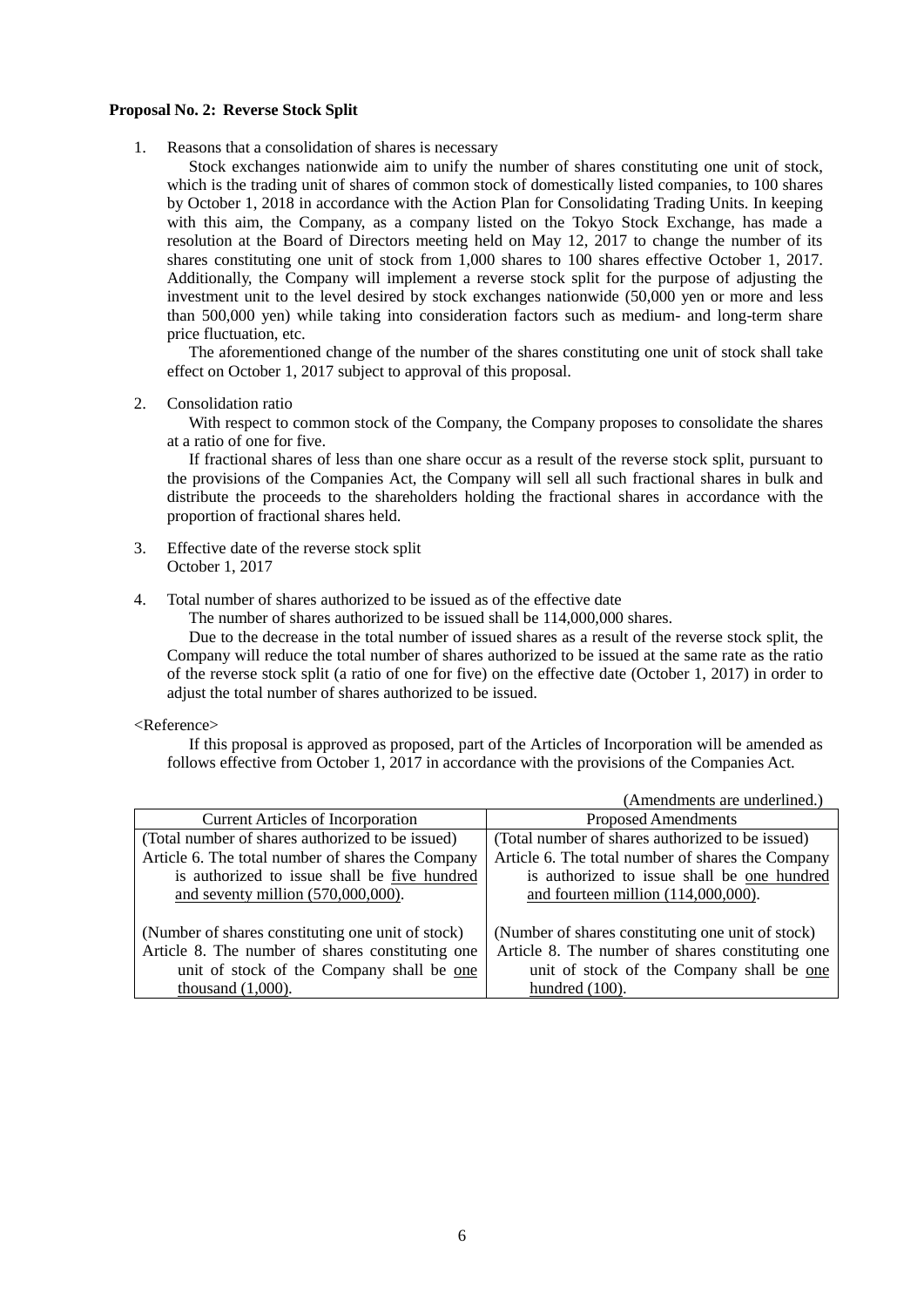## **Proposal No. 3: Partial Amendments to the Articles of Incorporation**

1. Reasons for the proposal

- (1) In preparation for future business development, to revise Article 2. (Purpose) of the current Articles of Incorporation to enable a flexible response to new businesses.
- (2) From the perspective of strengthening governance, to delete Article 23. (Person authorized to convene the board of directors meeting and act as chairman) from the current Articles of Incorporation so as to delegate authority by, for instance, authorizing each director to convene the board of directors meeting and act as chairman in accordance with laws and regulations.
- (3) For the purpose of enhancing the supervising function of the Board of Directors and clarifying the executive officer system which has been introduced, to add a new provision of Article 27 concerning executive officers in the proposed amendment to the Articles of Incorporation and delete some positions of directors with special titles, which overlap the titles under the executive officer system, from Paragraph 2 of Article 22. in the current Articles of Incorporation.
- (4) To make changes to the numbering of articles due to the additions, changes, and deletions to the above-mentioned Articles, revisions to wording, and other necessary changes.

## 2. Details of the changes

The details of the changes are as follows.

|                                                                                                                                                                                                                                                                                                                                                                                                                                                                                                                                                                                                                                                                                                                                                                                                                                                                                                                                                                                                                                                                                                                                                                                                             | (Amendments are underlined.)                                                                                                                                                                                                                                                                                                                                                                                                                                                                                                                                 |
|-------------------------------------------------------------------------------------------------------------------------------------------------------------------------------------------------------------------------------------------------------------------------------------------------------------------------------------------------------------------------------------------------------------------------------------------------------------------------------------------------------------------------------------------------------------------------------------------------------------------------------------------------------------------------------------------------------------------------------------------------------------------------------------------------------------------------------------------------------------------------------------------------------------------------------------------------------------------------------------------------------------------------------------------------------------------------------------------------------------------------------------------------------------------------------------------------------------|--------------------------------------------------------------------------------------------------------------------------------------------------------------------------------------------------------------------------------------------------------------------------------------------------------------------------------------------------------------------------------------------------------------------------------------------------------------------------------------------------------------------------------------------------------------|
| <b>Current Articles of Incorporation</b>                                                                                                                                                                                                                                                                                                                                                                                                                                                                                                                                                                                                                                                                                                                                                                                                                                                                                                                                                                                                                                                                                                                                                                    | <b>Proposed Amendments</b>                                                                                                                                                                                                                                                                                                                                                                                                                                                                                                                                   |
| <b>CHAPTER I. GENERAL PROVISIONS</b>                                                                                                                                                                                                                                                                                                                                                                                                                                                                                                                                                                                                                                                                                                                                                                                                                                                                                                                                                                                                                                                                                                                                                                        | <b>CHAPTER I. GENERAL PROVISIONS</b>                                                                                                                                                                                                                                                                                                                                                                                                                                                                                                                         |
| (Trade name)<br>Article 1.<br>The trade name of the Company<br>shall be "Hanwa Kogyo Kabushiki Kaisha," and<br>"Hanwa Co., Ltd." in English.                                                                                                                                                                                                                                                                                                                                                                                                                                                                                                                                                                                                                                                                                                                                                                                                                                                                                                                                                                                                                                                                | Article 1. (Trade name)<br>The trade name of the Company shall be "Hanwa"<br>Kogyo Kabushiki Kaisha," and shall be "Hanwa<br>Co., Ltd." in English.                                                                                                                                                                                                                                                                                                                                                                                                          |
| (Purpose)                                                                                                                                                                                                                                                                                                                                                                                                                                                                                                                                                                                                                                                                                                                                                                                                                                                                                                                                                                                                                                                                                                                                                                                                   | Article 2. (Purpose)                                                                                                                                                                                                                                                                                                                                                                                                                                                                                                                                         |
| Article 2.<br>The purpose of the Company shall                                                                                                                                                                                                                                                                                                                                                                                                                                                                                                                                                                                                                                                                                                                                                                                                                                                                                                                                                                                                                                                                                                                                                              | (Deleted)                                                                                                                                                                                                                                                                                                                                                                                                                                                                                                                                                    |
| be to engage in the following businesses                                                                                                                                                                                                                                                                                                                                                                                                                                                                                                                                                                                                                                                                                                                                                                                                                                                                                                                                                                                                                                                                                                                                                                    |                                                                                                                                                                                                                                                                                                                                                                                                                                                                                                                                                              |
| (1) Sales business, wholesale business, and<br>import-export business for the following goods:<br>1) All kinds of steel products made from ordinary<br>steel, including steel bars, shaped steel, steel<br>plates and sheets, wire rods, rails, and steel pipes<br>and tubes, as well as secondary and tertiary steel<br>products, special steel, and casting and forgings<br>2) Pig iron, semi-finished products, busheled iron,<br>raw materials for iron manufacture such as scrap<br>iron, alloy iron, ore and coal, and indirect<br>materials for iron manufacture<br>3) Copper, lead, zinc, tin, aluminum, the base<br>metals of nickel, chrome and rare metals, etc.,<br>alloys, and products composed of or generated<br>from the foregoing<br>4) Iron manufacture, workmanship, civil<br>engineering and mining, agriculture and forestry,<br>electricity, industrial chemistry, vessels, other<br>machinery, weighing and measuring instruments,<br>and tools<br>5) Petroleum, high-pressure gas and by-products<br>of high-pressure gas, industrial chemicals,<br>poisonous substances, chemicals, various textile<br>materials and products of textile materials, and<br>other general sundries | The Company engages in diversified businesses<br>such as the sale and purchase, mediation, agency,<br>wholesaling, importing and exporting,<br>development, production, manufacturing,<br>processing and repair, maintenance,<br>administration, testing, letting, leasing, rental, and<br>installation contracting of goods, resources, etc. as<br>well as the logistics business, provision of various<br>services, etc. in wide-ranging fields including<br>steel, non-ferrous metal materials, foods,<br>petroleum and chemicals, machinery, and lumber. |
|                                                                                                                                                                                                                                                                                                                                                                                                                                                                                                                                                                                                                                                                                                                                                                                                                                                                                                                                                                                                                                                                                                                                                                                                             |                                                                                                                                                                                                                                                                                                                                                                                                                                                                                                                                                              |
| 6) Cement, lumber and lumber products,                                                                                                                                                                                                                                                                                                                                                                                                                                                                                                                                                                                                                                                                                                                                                                                                                                                                                                                                                                                                                                                                                                                                                                      |                                                                                                                                                                                                                                                                                                                                                                                                                                                                                                                                                              |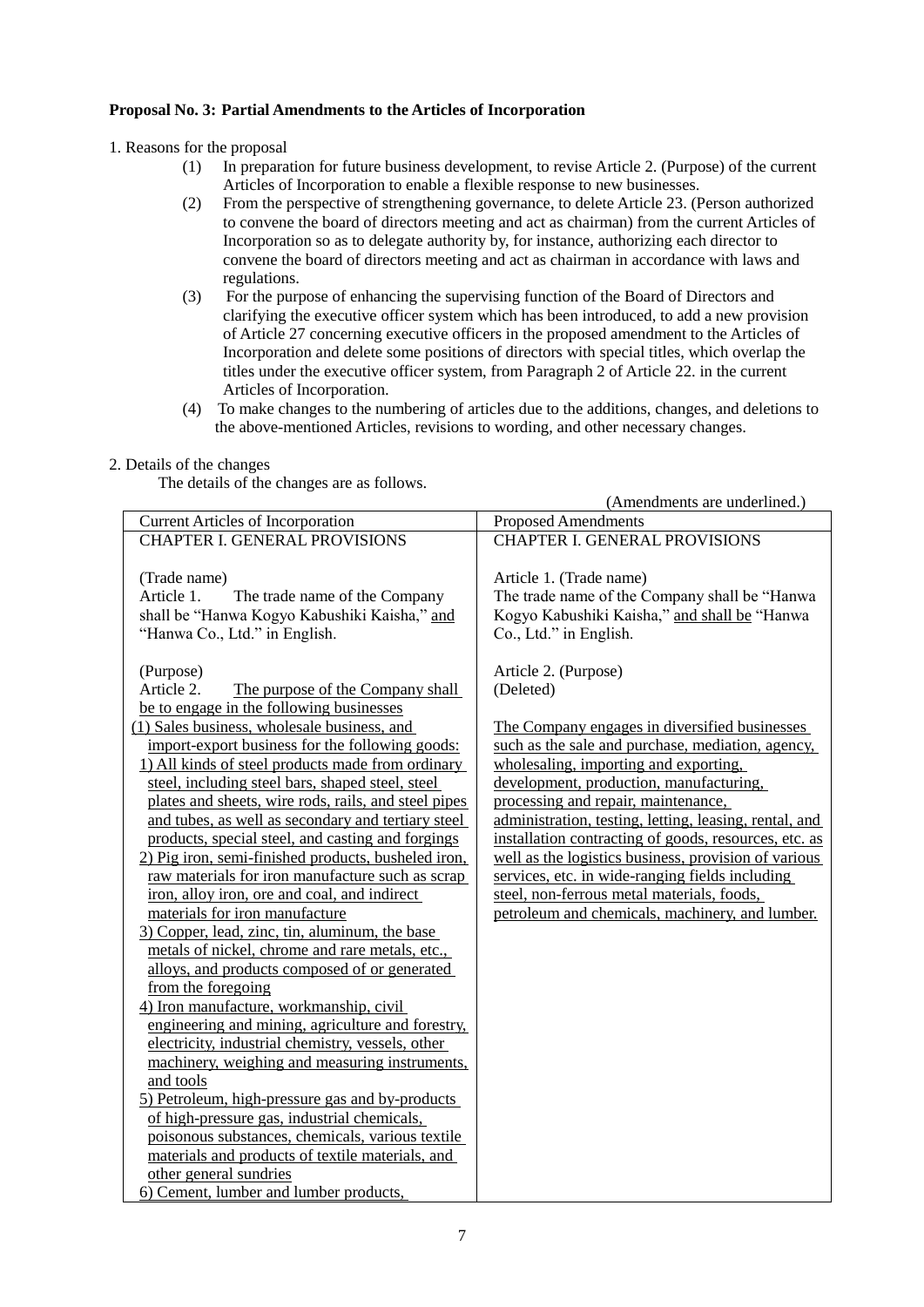| household appliances, and other construction      |                                                    |
|---------------------------------------------------|----------------------------------------------------|
| materials                                         |                                                    |
| 7) Agricultural products, marine products, forest |                                                    |
| products, livestock products, natural products,   |                                                    |
| alcoholic beverages and other foods and drinks,   |                                                    |
| and feed and feed products                        |                                                    |
| 8) Computers and computer-related equipment,      |                                                    |
| industrial robots, telecommunication tools and    |                                                    |
| equipment, office machines, and system            |                                                    |
| software for the foregoing                        |                                                    |
| 9) Pearls, jewels, precious metals, and goods     |                                                    |
| processed from the foregoing                      |                                                    |
| 10) Papermaking stock, pulp, and papers and       |                                                    |
| goods processed from the foregoing                |                                                    |
| 11) Parts and accessories for automobiles and     |                                                    |
| other transportation machines                     |                                                    |
| 12) Raw materials for solar cells and solar cell  |                                                    |
| products                                          |                                                    |
| (2) Manufacture and processing businesses for the | (2) The businesses in the preceding paragraph      |
| goods listed in the preceding items               | include the businesses of the following items,     |
|                                                   | consulting work relating thereto, and any and all  |
|                                                   | businesses incidental or relating to the items.    |
|                                                   | 1) Businesses relating to all kinds of steel       |
|                                                   | products made from ordinary steel, including       |
|                                                   | steel bars, shaped steel, steel plates and sheets, |
|                                                   | wire rods, rails, and steel pipes and tubes, as    |
|                                                   | well as secondary and tertiary steel products,     |
|                                                   | special steel, and casting and forgings            |
|                                                   | 2) Businesses relating to pig iron, semi-finished  |
|                                                   | products, busheled iron, raw materials for iron    |
|                                                   | manufacture such as scrap iron, alloy iron, ore    |
|                                                   | and coal, and indirect materials for iron          |
|                                                   | manufacture                                        |
|                                                   | 3) Businesses relating to copper, lead, zinc, tin, |
|                                                   | aluminum, the base metals of nickel, chrome and    |
|                                                   | rare metals, etc., alloys, and products composed   |
|                                                   | of or generated from the foregoing                 |
|                                                   | 4) Businesses relating to iron manufacture,        |
|                                                   | workmanship, civil engineering and mining,         |
|                                                   | agriculture and forestry, electricity, industrial  |
|                                                   | chemistry, vessels, other machinery, weighing      |
|                                                   | and measuring instruments, and tools               |
|                                                   | 5) Businesses relating to petroleum, high-pressure |
|                                                   | gas and by-products of high-pressure gas,          |
|                                                   | industrial chemicals, poisonous substances,        |
|                                                   | chemicals, various textile materials and products  |
|                                                   | of textile materials, and other general sundries   |
|                                                   | 6) Businesses relating to cement, lumber and       |
|                                                   | lumber products, household appliances, and         |
|                                                   | other construction materials                       |
|                                                   | 7) Businesses relating to agricultural products,   |
|                                                   | marine products, forest products, livestock        |
|                                                   | products, natural products, alcoholic beverages    |
|                                                   | and other foods and drinks, and feed and feed      |
|                                                   | products                                           |
|                                                   | 8) Businesses relating to computers and            |
|                                                   | computer-related equipment, industrial robots,     |
|                                                   | telecommunication tools and equipment, office      |
|                                                   | machines, and system software for the foregoing    |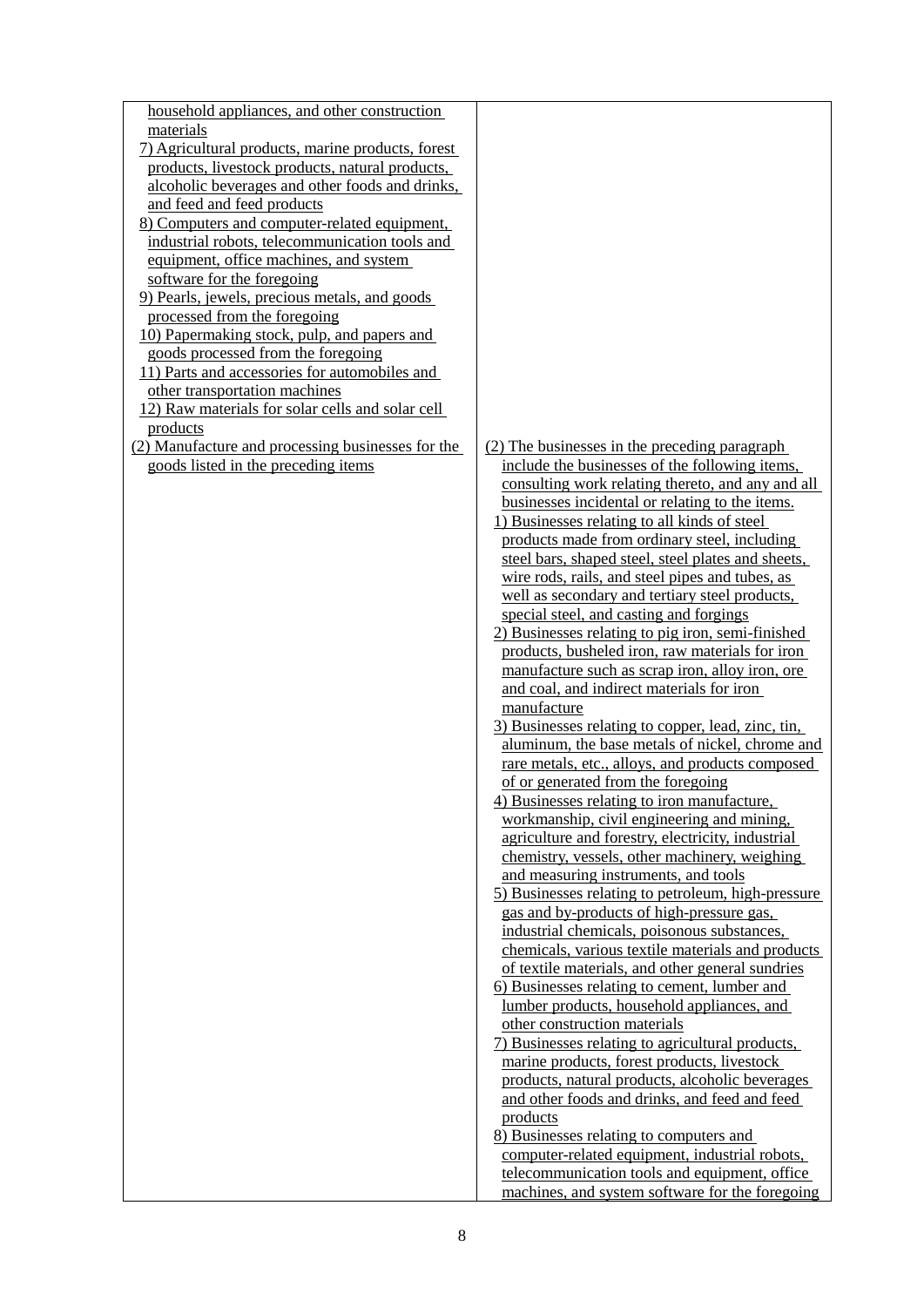|                                                                                                   | 9) Businesses relating to pearls, jewels, precious                                                 |
|---------------------------------------------------------------------------------------------------|----------------------------------------------------------------------------------------------------|
|                                                                                                   | metals, and goods processed from the foregoing                                                     |
|                                                                                                   | 10) Businesses relating to papermaking stock,                                                      |
|                                                                                                   | pulp, and papers and goods processed from the                                                      |
|                                                                                                   | foregoing                                                                                          |
|                                                                                                   | 11) Businesses relating to parts and accessories<br>for automobiles and other transportation       |
|                                                                                                   | machines                                                                                           |
|                                                                                                   | 12) Businesses relating to raw materials for solar                                                 |
|                                                                                                   | cells and solar cell products                                                                      |
|                                                                                                   | 13) Design, supervision, and contracting                                                           |
|                                                                                                   | businesses for construction and civil engineering                                                  |
|                                                                                                   | works                                                                                              |
|                                                                                                   | 14) Businesses relating to design, manufacture,                                                    |
|                                                                                                   | repair, installation, administration, and                                                          |
|                                                                                                   | demolition of warships and other vessels,<br>railroad cars, boilers, bridges, cableways, dams,     |
|                                                                                                   | and various other structures and machines, and                                                     |
|                                                                                                   | contracting businesses for the same                                                                |
|                                                                                                   | 15) Non-life insurance agency business, life                                                       |
|                                                                                                   | insurance solicitation business, computation                                                       |
|                                                                                                   | agency business, transport and warehousing                                                         |
|                                                                                                   | business, and consigned freight forwarding                                                         |
|                                                                                                   | business                                                                                           |
|                                                                                                   | 16) Businesses relating to electricity generation,                                                 |
|                                                                                                   | electricity, and the provision of heat                                                             |
|                                                                                                   | 17) Worker dispatch business under the Worker                                                      |
|                                                                                                   | <b>Dispatching Act</b>                                                                             |
|                                                                                                   | 18) Investment and management of securities, the                                                   |
|                                                                                                   | purchase of various monetary claims, exchange<br>transactions, and various other financial         |
|                                                                                                   | businesses                                                                                         |
|                                                                                                   | 19) Letting, leasing, and rental of iron, industrial                                               |
|                                                                                                   | machinery, transportation equipment, office                                                        |
|                                                                                                   | machines and information equipment, and                                                            |
|                                                                                                   | brokerage for the same                                                                             |
|                                                                                                   | 20) Businesses relating to used goods                                                              |
|                                                                                                   | 21) Collection, transportation, disposal, and                                                      |
|                                                                                                   | recycling of industrial wastes and non-industrial                                                  |
|                                                                                                   | wastes, and contracting business for the same                                                      |
|                                                                                                   | 22) Businesses relating to real estate                                                             |
|                                                                                                   | 23) Management of hotels, inns and other tourist                                                   |
|                                                                                                   | facilities, restaurants, and sports and leisure<br>facilities, and general travel business, travel |
|                                                                                                   | agency, and advertising business                                                                   |
|                                                                                                   |                                                                                                    |
| (3) Design, supervision, and contracting businesses                                               | (Deleted)                                                                                          |
| for construction and civil engineering works                                                      |                                                                                                    |
| (4) Design, manufacture, repair, installation,                                                    | (Deleted)                                                                                          |
| administration, and demolition of warships and<br>other vessels, railroad cars, boilers, bridges, |                                                                                                    |
| cableways, dams, and various other structures                                                     |                                                                                                    |
| and machines, and contracting businesses for the                                                  |                                                                                                    |
| same                                                                                              |                                                                                                    |
| (5) Non-life insurance agency business, life                                                      | (Deleted)                                                                                          |
| insurance solicitation business, computation                                                      |                                                                                                    |
| agency business, transport and warehousing                                                        |                                                                                                    |
| business, and consigned freight forwarding                                                        |                                                                                                    |
| business                                                                                          |                                                                                                    |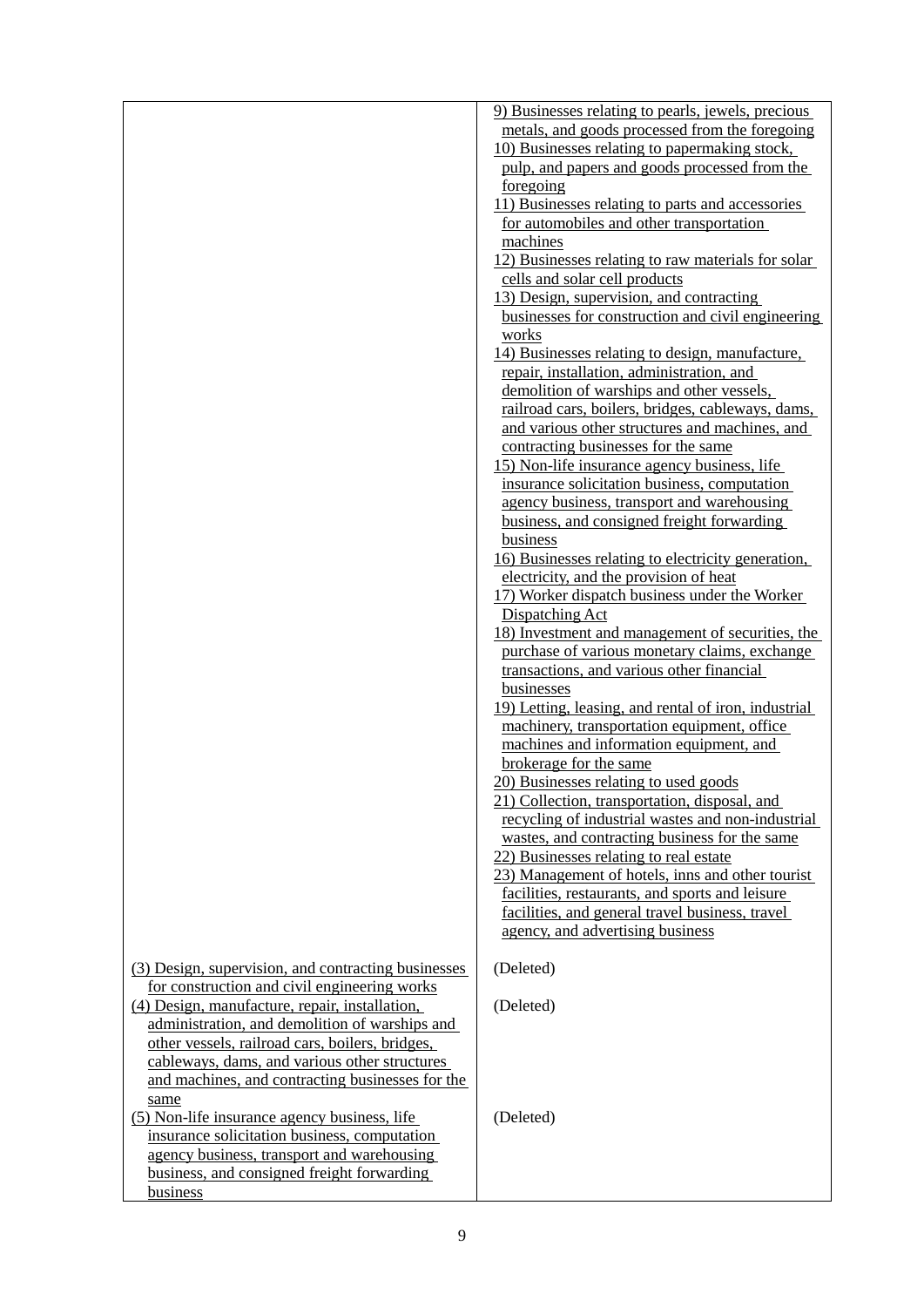| (6) Businesses relating to electricity generation,    | (Deleted)                                           |  |  |
|-------------------------------------------------------|-----------------------------------------------------|--|--|
| electricity, and the provision of heat                |                                                     |  |  |
| (7) Worker dispatch business under the Worker         | (Deleted)                                           |  |  |
| Dispatching Act                                       |                                                     |  |  |
| (8) Investment and management of securities, the      | (Deleted)                                           |  |  |
| purchase of various monetary claims, exchange         |                                                     |  |  |
| transactions, and various other financial             |                                                     |  |  |
| businesses                                            |                                                     |  |  |
| (9) Letting, leasing, and rental of iron, industrial  | (Deleted)                                           |  |  |
| machinery, transportation equipment, office           |                                                     |  |  |
| machines and information equipment, and               |                                                     |  |  |
| brokerage for the same                                |                                                     |  |  |
| (10) Sale and purchase, and sale and purchase on      | (Deleted)                                           |  |  |
| consignment, of used goods                            |                                                     |  |  |
| (11) Collection, transportation, disposal, and        | (Deleted)                                           |  |  |
| recycling of industrial wastes and non-industrial     |                                                     |  |  |
| wastes, and contracting business for the same         |                                                     |  |  |
| (12) Sale and purchase, exchange, letting, leasing,   | (Deleted)                                           |  |  |
| and rental of real estate, and agency, brokerage,     |                                                     |  |  |
| and administration businesses for the same            |                                                     |  |  |
| (13) Management of hotels, inns and other tourist     | (Deleted)                                           |  |  |
| facilities, restaurants, and sports and leisure       |                                                     |  |  |
| facilities, and general travel business, travel       |                                                     |  |  |
| agency, and advertising business                      |                                                     |  |  |
| (14) Consulting business relating to the preceding    | (Deleted)                                           |  |  |
| items                                                 |                                                     |  |  |
| (15) Any and all businesses incidental or relating to | (Deleted)                                           |  |  |
| the preceding items                                   |                                                     |  |  |
|                                                       |                                                     |  |  |
| CHAPTER III. GENERAL SHAREHOLDERS                     | CHAPTER III. GENERAL SHAREHOLDERS                   |  |  |
| <b>MEETING</b>                                        | <b>MEETING</b>                                      |  |  |
|                                                       |                                                     |  |  |
| (Person authorized to convene the ordinary            | Article 15. (Person authorized to convene the       |  |  |
| general shareholders meeting and act as               | ordinary general shareholders meeting and act as    |  |  |
| chairman)                                             | chairman)                                           |  |  |
| Article 15. Except as otherwise provided by           | Except as otherwise provided by laws and            |  |  |
| laws and regulations, a director and president of     | regulations, a director and president of the        |  |  |
|                                                       | Company shall convene the general shareholders      |  |  |
| the Company shall convene the general                 | meeting based on a resolution of the board of       |  |  |
| shareholders meeting based on a resolution of the     |                                                     |  |  |
| board of directors and shall act as the chairman      | directors and shall act as the chairman thereof. If |  |  |
| thereof. If the director and president is unable to   | the director and president is prevented from so     |  |  |
| so act, another director, determined in accordance    | doing or the position is vacant, a substitute shall |  |  |
| with an order of priority determined in advance       | convene such general meeting and shall act as       |  |  |
| by resolution of the board of directors, shall        | chairman in an order of priority determined by the  |  |  |
| convene the general shareholders meeting and act      | board of directors.                                 |  |  |
| in his/her place.                                     |                                                     |  |  |
|                                                       |                                                     |  |  |
| CHAPTER IV. DIRECTORS AND BOARD OF                    | CHAPTER IV. DIRECTORS AND BOARD OF                  |  |  |
| <b>DIRECTORS</b>                                      | <b>DIRECTORS</b>                                    |  |  |
|                                                       |                                                     |  |  |
| (Election of representative directors and directors   | Article 22. (Election of representative directors   |  |  |
| with special titles, and entrustment of advisors      | and directors with special titles, and entrustment  |  |  |
| and special advisors)                                 | of advisors and special advisors)                   |  |  |
| Article 22. (Text omitted)                            | (Unchanged)                                         |  |  |
| 2. The board of directors may, by resolution,         | 2. The board of directors may, by resolution,       |  |  |
| appoint a director and chairman, director and         | appoint a director and chairman, director and vice  |  |  |
| president, director and vice chairman, director and   | chairman, and director and president.               |  |  |
| executive vice president, senior managing             |                                                     |  |  |
| director, and managing director.                      |                                                     |  |  |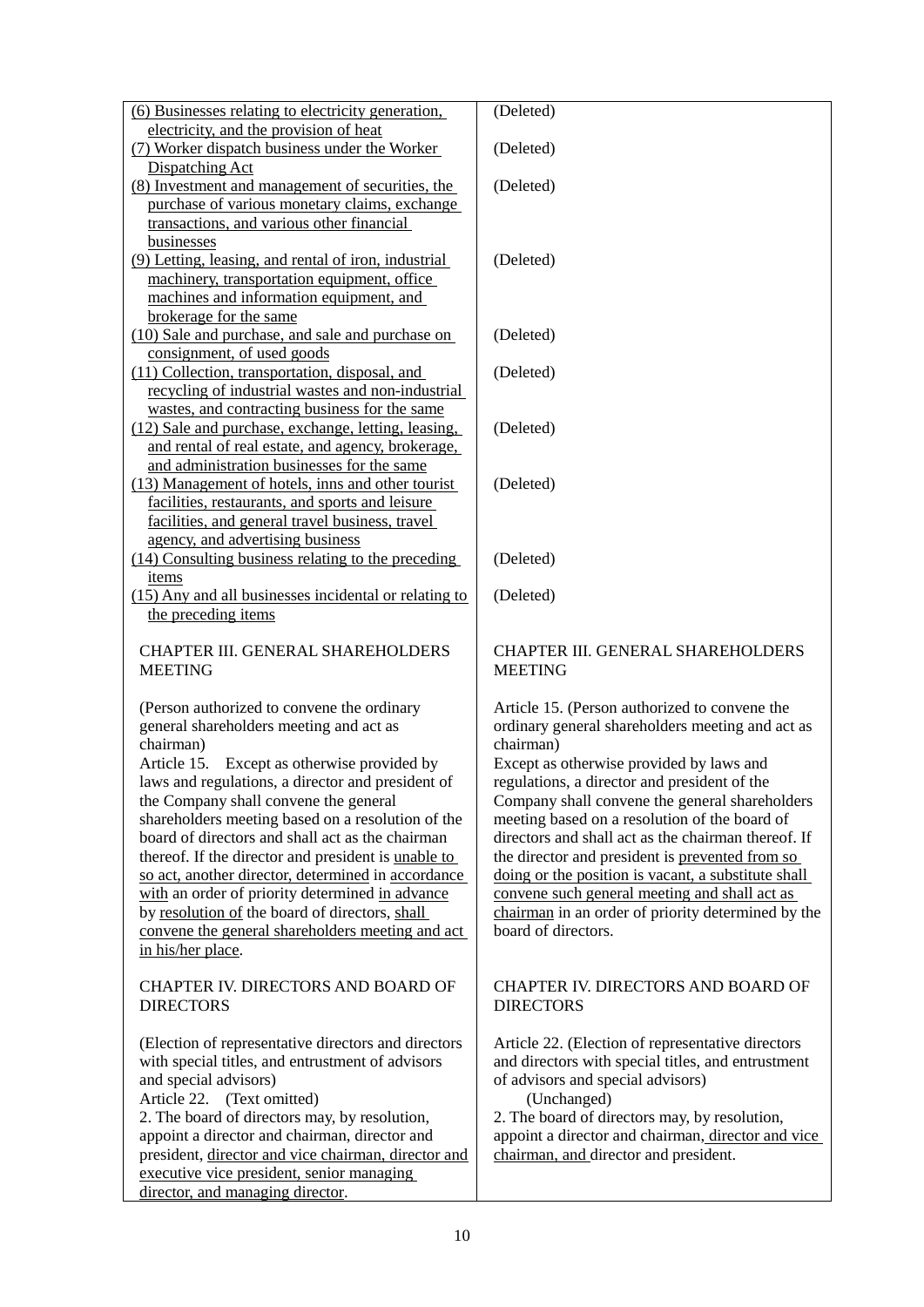| (Text omitted)                                                                                                                                                                                                                                                                                                                                                                                                                                                                                                                                                                                                                     | (Unchanged)                                                                                                                                                                                                                                                                                                                                                                                                                                              |
|------------------------------------------------------------------------------------------------------------------------------------------------------------------------------------------------------------------------------------------------------------------------------------------------------------------------------------------------------------------------------------------------------------------------------------------------------------------------------------------------------------------------------------------------------------------------------------------------------------------------------------|----------------------------------------------------------------------------------------------------------------------------------------------------------------------------------------------------------------------------------------------------------------------------------------------------------------------------------------------------------------------------------------------------------------------------------------------------------|
| 3.                                                                                                                                                                                                                                                                                                                                                                                                                                                                                                                                                                                                                                 | 3.                                                                                                                                                                                                                                                                                                                                                                                                                                                       |
| (Person authorized to convene the board of<br>directors meeting and act as chairman)<br>Article 23.<br>Except as otherwise provided by<br>laws and regulations, a director and chairman of<br>the Company shall convene the board of directors<br>meeting and act as the chairman thereof. If the<br>position of director and chairman is vacant or if<br>the director and chairman is unable to so act,<br>another director, determined in accordance with<br>an order of priority determined in advance by<br>resolution of the board of directors, shall convene<br>the board of directors meeting and act in his/her<br>place. | (Deleted)                                                                                                                                                                                                                                                                                                                                                                                                                                                |
| (Method for adopting resolutions at the board of<br>directors<br>meetings)<br>(Text omitted)<br>Article 24.                                                                                                                                                                                                                                                                                                                                                                                                                                                                                                                        | Article 23. (Method for adopting resolutions at<br>the board of<br>directors meetings)<br>(Unchanged)                                                                                                                                                                                                                                                                                                                                                    |
| (Convocation of the board of directors meeting)                                                                                                                                                                                                                                                                                                                                                                                                                                                                                                                                                                                    | Article 24. (Convocation of the board of directors                                                                                                                                                                                                                                                                                                                                                                                                       |
| Article 25.                                                                                                                                                                                                                                                                                                                                                                                                                                                                                                                                                                                                                        | meeting)                                                                                                                                                                                                                                                                                                                                                                                                                                                 |
| (Text omitted)                                                                                                                                                                                                                                                                                                                                                                                                                                                                                                                                                                                                                     | (Unchanged)                                                                                                                                                                                                                                                                                                                                                                                                                                              |
| (Board of directors regulations)                                                                                                                                                                                                                                                                                                                                                                                                                                                                                                                                                                                                   | Article 25. (Board of directors regulations)                                                                                                                                                                                                                                                                                                                                                                                                             |
| Article 26. (Text omitted)                                                                                                                                                                                                                                                                                                                                                                                                                                                                                                                                                                                                         | (Unchanged)                                                                                                                                                                                                                                                                                                                                                                                                                                              |
| (Exemption from liability of directors)                                                                                                                                                                                                                                                                                                                                                                                                                                                                                                                                                                                            | Article 26. (Exemption from liability of directors)                                                                                                                                                                                                                                                                                                                                                                                                      |
| Article 27. (Text omitted)                                                                                                                                                                                                                                                                                                                                                                                                                                                                                                                                                                                                         | (Unchanged)                                                                                                                                                                                                                                                                                                                                                                                                                                              |
| (Newly added)                                                                                                                                                                                                                                                                                                                                                                                                                                                                                                                                                                                                                      | Article 27. (Election of executive officers)<br>The board of directors may, by resolution, appoint<br>executive officers and assign the execution of a<br>portion of the Company's operations to them.<br>2. Matters relating to executive officers, in<br>addition to those prescribed in these Articles of<br>Incorporation, shall be in accordance with the<br><b>Executive Officers Regulations adopted or</b><br>amended by the board of directors. |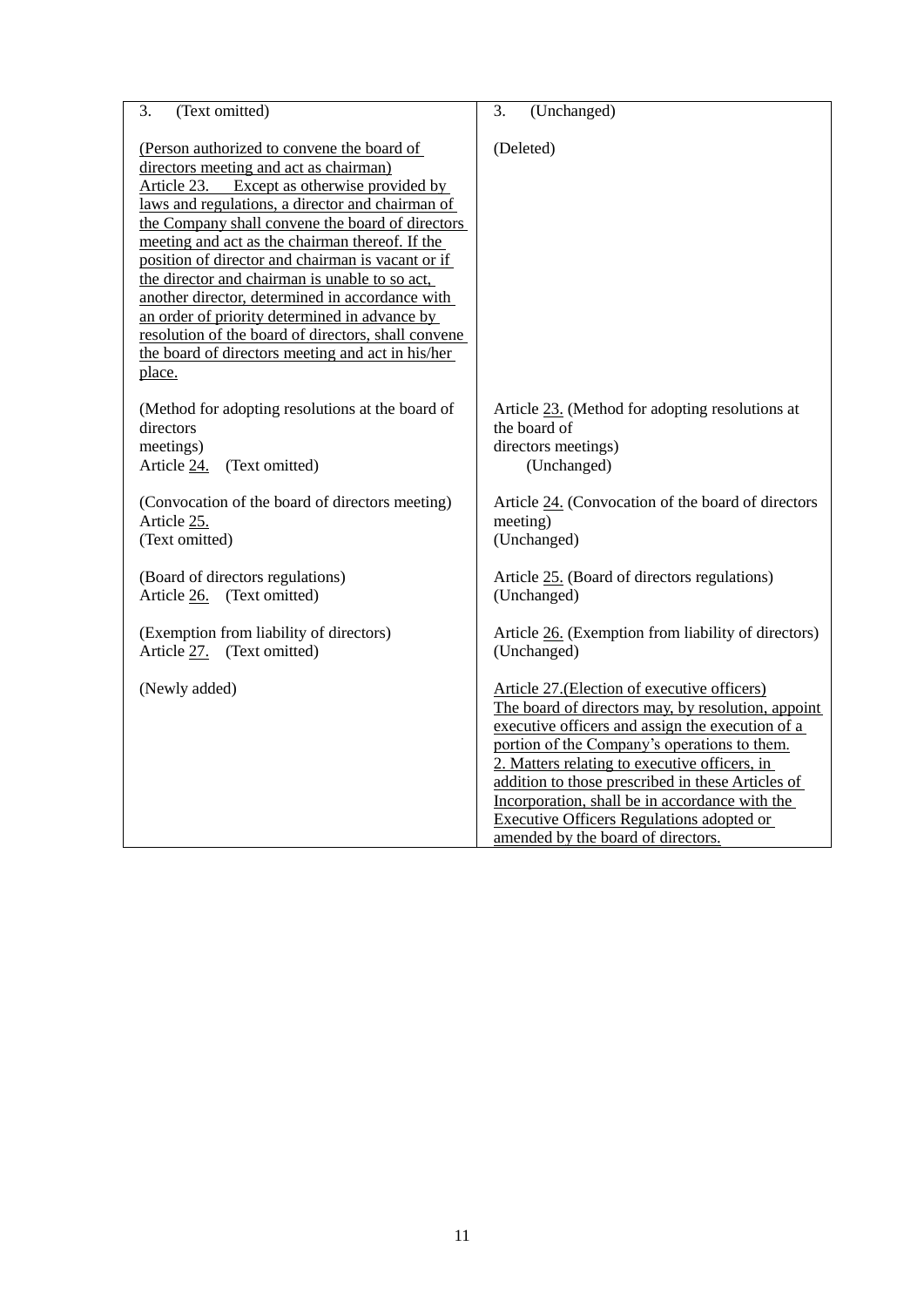## **Proposal No. 4: Election of Fourteen (14) Directors**

The terms of office of all fourteen (14) Directors will expire at the conclusion of this General Shareholders Meeting. Consequently, shareholders are requested to elect fourteen (14) Directors.

| No.            | Name                                      | Current positions at the Company                     |                                                                      |  |
|----------------|-------------------------------------------|------------------------------------------------------|----------------------------------------------------------------------|--|
| 1              | Shuji Kita                                | Director and Chairman                                | Reelection                                                           |  |
| 2              | Hironari Furukawa                         | Representative Director and President                | Reelection                                                           |  |
| 3              | Hiroshi Serizawa                          | Representative Director and Executive Vice President | Reelection                                                           |  |
| $\overline{4}$ | Akihiko Ogasawara                         | Director and Senior Managing Executive Officer       | Reelection                                                           |  |
| 5              | Yasumichi Kato                            | Director and Senior Managing Executive Officer       | Reelection                                                           |  |
| 6              | Hidemi Nagashima                          | Director and Senior Managing Executive Officer       | Reelection                                                           |  |
| 7              | Yoichi Nakagawa                           | Director and Senior Managing Executive Officer       | Reelection                                                           |  |
| 8              | Yasuharu Kurata                           | Director and Senior Managing Executive Officer       | Reelection                                                           |  |
| 9              | Osamu Seki                                | Director                                             | Reelection<br><b>Outside Director</b><br><b>Independent Director</b> |  |
| 10             | Ryuji Hori                                | Director                                             | Reelection<br><b>Outside Director</b><br><b>Independent Director</b> |  |
| 11             | Hiromasa Yamamoto                         | Director and Managing Executive Officer              | Reelection                                                           |  |
| 12             | Yasushi Hatanaka                          | Director and Managing Executive Officer              | Reelection                                                           |  |
| 13             | Yoichi Sasayama                           | Managing Executive Officer                           | New candidate                                                        |  |
| 14             | <b>Executive Officer</b><br>Chiro Ideriha |                                                      | New candidate                                                        |  |

The candidates for Directors are as follows: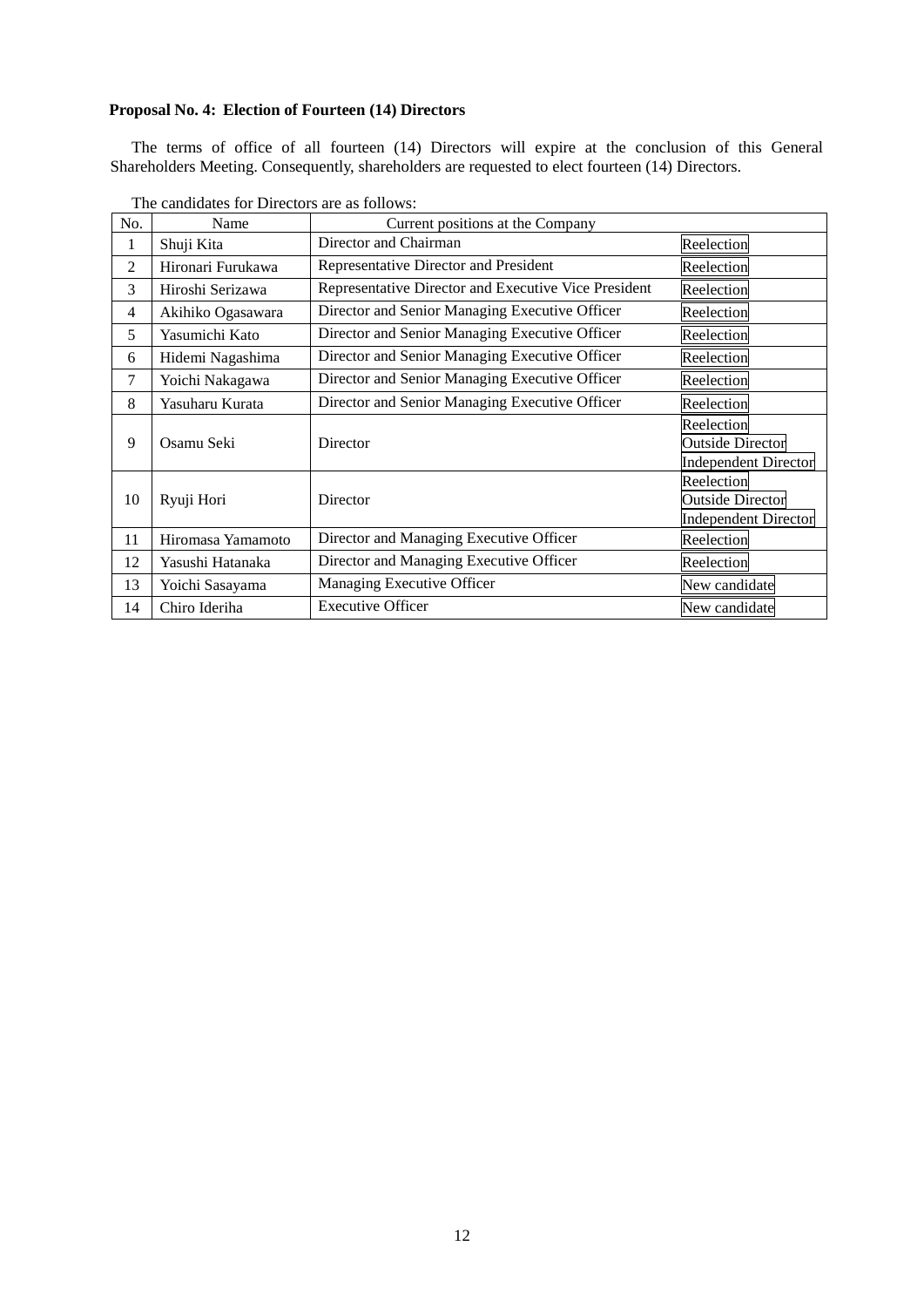|                                                                                                                                                                                                                                                                                                                         | Name                                                                                                                                                                                                                                                                                                       |                                                                                                                       | Brief career summary, positions and job                                                                    |  |
|-------------------------------------------------------------------------------------------------------------------------------------------------------------------------------------------------------------------------------------------------------------------------------------------------------------------------|------------------------------------------------------------------------------------------------------------------------------------------------------------------------------------------------------------------------------------------------------------------------------------------------------------|-----------------------------------------------------------------------------------------------------------------------|------------------------------------------------------------------------------------------------------------|--|
| No.                                                                                                                                                                                                                                                                                                                     | (Date of birth)                                                                                                                                                                                                                                                                                            |                                                                                                                       | responsibilities at the Company                                                                            |  |
|                                                                                                                                                                                                                                                                                                                         |                                                                                                                                                                                                                                                                                                            |                                                                                                                       | (Significant concurrent positions)                                                                         |  |
|                                                                                                                                                                                                                                                                                                                         |                                                                                                                                                                                                                                                                                                            | April 1966                                                                                                            | Joined Ministry of International Trade and Industry (MITI)                                                 |  |
|                                                                                                                                                                                                                                                                                                                         |                                                                                                                                                                                                                                                                                                            | April 1980                                                                                                            | Appointed Consul, Consulate-General of Japan in Los Angeles                                                |  |
|                                                                                                                                                                                                                                                                                                                         |                                                                                                                                                                                                                                                                                                            | April 1983                                                                                                            | Appointed Director-General, Commerce and Industry Department,                                              |  |
|                                                                                                                                                                                                                                                                                                                         | Reelection                                                                                                                                                                                                                                                                                                 |                                                                                                                       | Osaka Bureau of International Trade and Industry                                                           |  |
|                                                                                                                                                                                                                                                                                                                         |                                                                                                                                                                                                                                                                                                            | May 1987                                                                                                              | Appointed President, Jakarta Office, Japan External Trade                                                  |  |
|                                                                                                                                                                                                                                                                                                                         | Shuji Kita                                                                                                                                                                                                                                                                                                 |                                                                                                                       | Organization                                                                                               |  |
|                                                                                                                                                                                                                                                                                                                         | (January 28, 1943)                                                                                                                                                                                                                                                                                         | October 1989                                                                                                          | Appointed Director General, General Coordination and Policy                                                |  |
|                                                                                                                                                                                                                                                                                                                         |                                                                                                                                                                                                                                                                                                            |                                                                                                                       | Planning Department, MITI, Kanto Bureau                                                                    |  |
|                                                                                                                                                                                                                                                                                                                         | Number of shares of                                                                                                                                                                                                                                                                                        | June 1991                                                                                                             | Appointed Councilor to Economic Planning Agency                                                            |  |
|                                                                                                                                                                                                                                                                                                                         | the Company held                                                                                                                                                                                                                                                                                           | June 1993                                                                                                             | Retired from MITI                                                                                          |  |
|                                                                                                                                                                                                                                                                                                                         | 502,624 shares                                                                                                                                                                                                                                                                                             |                                                                                                                       | Joined the Company, Appointed Managing Director                                                            |  |
|                                                                                                                                                                                                                                                                                                                         |                                                                                                                                                                                                                                                                                                            | February 1994                                                                                                         | Appointed Representative Director and President                                                            |  |
| 1                                                                                                                                                                                                                                                                                                                       | Attended 16 out of                                                                                                                                                                                                                                                                                         | April 2011                                                                                                            | Appointed Representative Director and Chairman                                                             |  |
|                                                                                                                                                                                                                                                                                                                         | 16 meetings of Board                                                                                                                                                                                                                                                                                       | June 2011                                                                                                             | Appointed Outside Director of Keihan Electric Railway Co., Ltd.                                            |  |
|                                                                                                                                                                                                                                                                                                                         | of Directors (100%)                                                                                                                                                                                                                                                                                        |                                                                                                                       | (currently Keihan Holdings Co., Ltd.) (current position)                                                   |  |
|                                                                                                                                                                                                                                                                                                                         |                                                                                                                                                                                                                                                                                                            | April 2017                                                                                                            | Appointed Director and Chairman (current position)                                                         |  |
|                                                                                                                                                                                                                                                                                                                         |                                                                                                                                                                                                                                                                                                            | (Significant concurrent positions)<br>Director of Hanwa Scholarship Foundation                                        |                                                                                                            |  |
|                                                                                                                                                                                                                                                                                                                         |                                                                                                                                                                                                                                                                                                            |                                                                                                                       |                                                                                                            |  |
|                                                                                                                                                                                                                                                                                                                         |                                                                                                                                                                                                                                                                                                            | Outside Director of Keihan Holdings Co., Ltd.<br>Reason for the election of a candidate for the position of Director] |                                                                                                            |  |
|                                                                                                                                                                                                                                                                                                                         |                                                                                                                                                                                                                                                                                                            |                                                                                                                       | Over the years, Mr. Shuji Kita has held key positions in government administration. After retiring from    |  |
| MITI, he has served as Representative Director and President of the Company from 1994, and has led the<br>expansion of the Company's business as Representative Director and Chairman from 2011, and has taken<br>the role of Director and Chairman from April 2017. He has been nominated for the position of Director |                                                                                                                                                                                                                                                                                                            |                                                                                                                       |                                                                                                            |  |
|                                                                                                                                                                                                                                                                                                                         |                                                                                                                                                                                                                                                                                                            |                                                                                                                       |                                                                                                            |  |
|                                                                                                                                                                                                                                                                                                                         |                                                                                                                                                                                                                                                                                                            |                                                                                                                       |                                                                                                            |  |
|                                                                                                                                                                                                                                                                                                                         |                                                                                                                                                                                                                                                                                                            |                                                                                                                       | because the Company believes that with his extensive experience in management of the Company to this       |  |
|                                                                                                                                                                                                                                                                                                                         |                                                                                                                                                                                                                                                                                                            |                                                                                                                       | date, he can take a comprehensive perspective on the management of the Company.                            |  |
|                                                                                                                                                                                                                                                                                                                         |                                                                                                                                                                                                                                                                                                            | March 1969                                                                                                            | Joined the Company                                                                                         |  |
|                                                                                                                                                                                                                                                                                                                         | Reelection                                                                                                                                                                                                                                                                                                 | April 1996                                                                                                            | Executive Vice President of Hanwa Co., (Hong Kong) Ltd. and                                                |  |
|                                                                                                                                                                                                                                                                                                                         |                                                                                                                                                                                                                                                                                                            |                                                                                                                       | Vice General Manager of Asian Region (China & Hong Kong)                                                   |  |
|                                                                                                                                                                                                                                                                                                                         | Hironari Furukawa                                                                                                                                                                                                                                                                                          | June 1997                                                                                                             | <b>Appointed Director</b>                                                                                  |  |
|                                                                                                                                                                                                                                                                                                                         | (October 30, 1946)                                                                                                                                                                                                                                                                                         | April 2003                                                                                                            | <b>Appointed Managing Director</b>                                                                         |  |
|                                                                                                                                                                                                                                                                                                                         |                                                                                                                                                                                                                                                                                                            | April 2005                                                                                                            | <b>Appointed Senior Managing Director</b>                                                                  |  |
|                                                                                                                                                                                                                                                                                                                         | Number of shares of                                                                                                                                                                                                                                                                                        | April 2009                                                                                                            | Appointed Representative Director and Executive Vice President                                             |  |
|                                                                                                                                                                                                                                                                                                                         | the Company held                                                                                                                                                                                                                                                                                           | April 2011                                                                                                            | Appointed Representative Director and President (current                                                   |  |
|                                                                                                                                                                                                                                                                                                                         | 124,987 shares                                                                                                                                                                                                                                                                                             |                                                                                                                       | position)                                                                                                  |  |
| $\overline{2}$                                                                                                                                                                                                                                                                                                          | Attended 16 out of                                                                                                                                                                                                                                                                                         |                                                                                                                       |                                                                                                            |  |
|                                                                                                                                                                                                                                                                                                                         | 16 meetings of Board                                                                                                                                                                                                                                                                                       |                                                                                                                       |                                                                                                            |  |
|                                                                                                                                                                                                                                                                                                                         | of Directors (100%)                                                                                                                                                                                                                                                                                        |                                                                                                                       |                                                                                                            |  |
|                                                                                                                                                                                                                                                                                                                         |                                                                                                                                                                                                                                                                                                            |                                                                                                                       | Reason for the election of a candidate for the position of Director ]                                      |  |
|                                                                                                                                                                                                                                                                                                                         |                                                                                                                                                                                                                                                                                                            |                                                                                                                       | Since joining the Company, Mr. Hironari Furukawa has been mainly involved in the Steel business, both      |  |
|                                                                                                                                                                                                                                                                                                                         |                                                                                                                                                                                                                                                                                                            |                                                                                                                       | domestically and abroad, and has served as Representative Director and President since 2011. He has been   |  |
|                                                                                                                                                                                                                                                                                                                         |                                                                                                                                                                                                                                                                                                            |                                                                                                                       | nominated for the position of Director because the Company believes that through his strong leadership, he |  |
|                                                                                                                                                                                                                                                                                                                         | can contribute to expanding the Company's business and strengthen its management foundation by<br>utilizing his extensive experience in the Steel, Metals & Alloys, Non-ferrous Metals businesses etc., along<br>with his global expertise cultivated during his assignment in Hong Kong over eight years. |                                                                                                                       |                                                                                                            |  |
|                                                                                                                                                                                                                                                                                                                         |                                                                                                                                                                                                                                                                                                            |                                                                                                                       |                                                                                                            |  |
|                                                                                                                                                                                                                                                                                                                         |                                                                                                                                                                                                                                                                                                            |                                                                                                                       |                                                                                                            |  |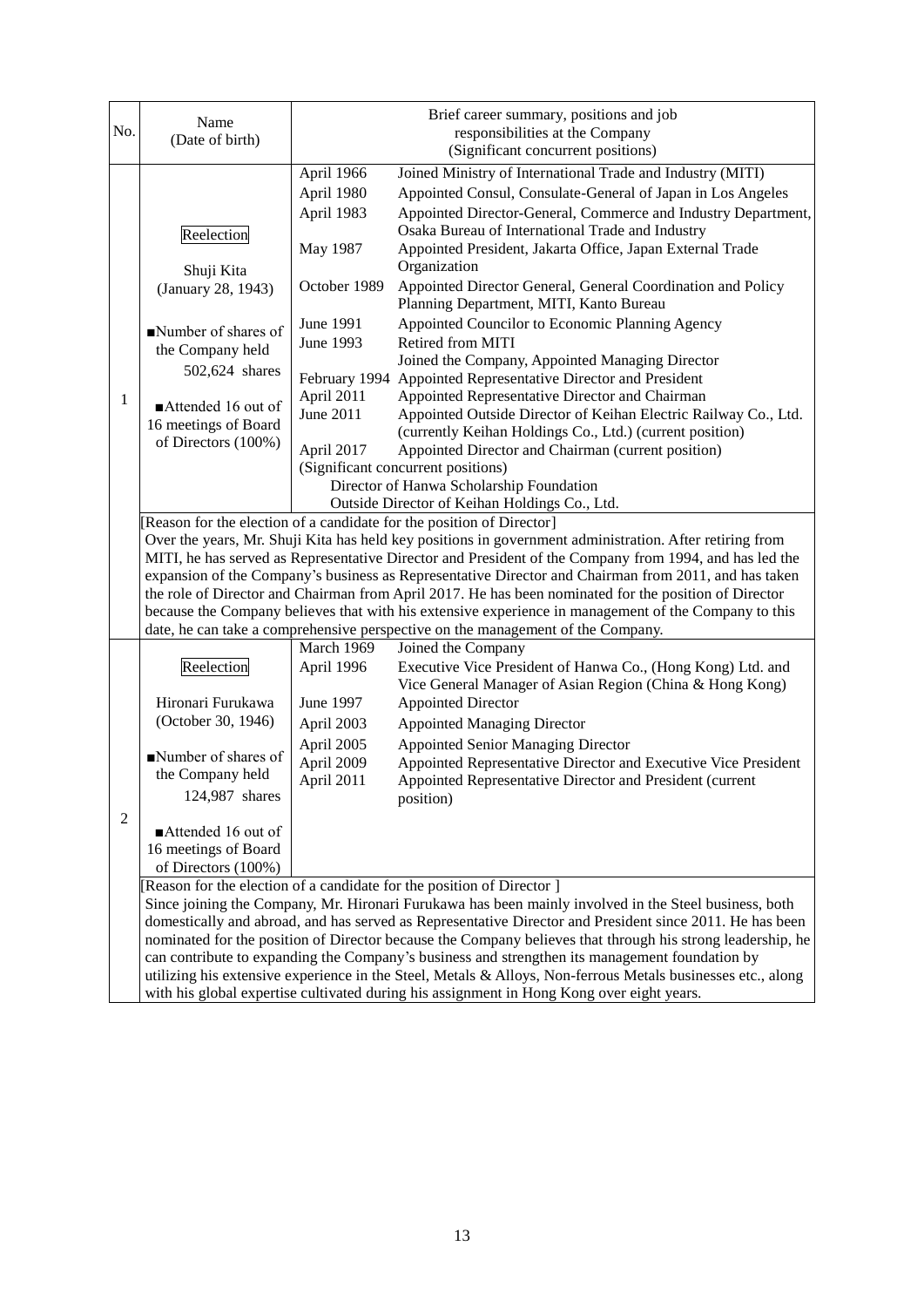|                | Name                                                                                                   |                                                                       | Brief career summary, positions and job                                                                  |  |  |  |
|----------------|--------------------------------------------------------------------------------------------------------|-----------------------------------------------------------------------|----------------------------------------------------------------------------------------------------------|--|--|--|
| No.            | (Date of birth)                                                                                        |                                                                       | responsibilities at the Company                                                                          |  |  |  |
|                |                                                                                                        |                                                                       | (Significant concurrent positions)                                                                       |  |  |  |
|                |                                                                                                        | April 1975                                                            | Joined the Company                                                                                       |  |  |  |
|                | Reelection                                                                                             | April 2005                                                            | <b>Appointed Corporate Officer</b>                                                                       |  |  |  |
|                |                                                                                                        |                                                                       | In charge of Tokyo Steel Plates and General Manager of Tokyo                                             |  |  |  |
|                | Hiroshi Serizawa                                                                                       |                                                                       | HQ Steel Plates and Steel Sheets Dept.                                                                   |  |  |  |
|                | (December 26, 1951)                                                                                    | June 2005                                                             | <b>Appointed Director</b>                                                                                |  |  |  |
|                |                                                                                                        | April 2010                                                            | <b>Appointed Managing Director</b>                                                                       |  |  |  |
|                | Number of shares of                                                                                    | April 2012                                                            | Appointed Director and Senior Managing Executive Officer                                                 |  |  |  |
|                | the Company held                                                                                       | April 2015                                                            | Appointed Director and Executive Vice President                                                          |  |  |  |
|                | 48,341 shares                                                                                          | April 2017                                                            | Appointed Representative Director and Executive Vice President                                           |  |  |  |
| 3              |                                                                                                        |                                                                       | (current position)                                                                                       |  |  |  |
|                | Attended 16 out of                                                                                     |                                                                       | In charge of overall Steel Division (current position)                                                   |  |  |  |
|                | 16 meetings of Board                                                                                   |                                                                       |                                                                                                          |  |  |  |
|                | of Directors (100%)                                                                                    |                                                                       |                                                                                                          |  |  |  |
|                |                                                                                                        |                                                                       | [Reason for the election of a candidate for the position of Director]                                    |  |  |  |
|                |                                                                                                        |                                                                       | Since joining the Company, Mr. Hiroshi Serizawa has been mainly involved in the Steel business. He has   |  |  |  |
|                |                                                                                                        |                                                                       | served as Director and Executive Vice President from 2015, and is serving as Representative Director and |  |  |  |
|                |                                                                                                        |                                                                       | Executive Vice President since April 2017, currently overseeing the Company's entire Steel business. He  |  |  |  |
|                |                                                                                                        |                                                                       | has been nominated for the position of Director because the Company believes that he can contribute to   |  |  |  |
|                | further strengthening the earnings base with the high level of expertise and extensive managerial      |                                                                       |                                                                                                          |  |  |  |
|                | experience cultivated through his career.                                                              |                                                                       |                                                                                                          |  |  |  |
|                |                                                                                                        | April 1976                                                            | Joined the Company                                                                                       |  |  |  |
|                | Reelection                                                                                             | April 2006                                                            | <b>Appointed Corporate Officer</b>                                                                       |  |  |  |
|                |                                                                                                        |                                                                       | In charge of Non-ferrous Metals, Metals & Alloys and Special                                             |  |  |  |
|                | Akihiko Ogasawara                                                                                      |                                                                       | Metals & Alloys and General Manager of Metals and Alloys Dept.                                           |  |  |  |
|                | (September 30, 1953)                                                                                   | <b>June 2006</b>                                                      | <b>Appointed Director</b>                                                                                |  |  |  |
|                |                                                                                                        | April 2011                                                            | <b>Appointed Managing Director</b>                                                                       |  |  |  |
|                | Number of shares of                                                                                    | April 2012                                                            | Appointed Director and Managing Executive Officer                                                        |  |  |  |
|                | the Company held                                                                                       | April 2013                                                            | Appointed Director and Senior Managing Executive Officer                                                 |  |  |  |
|                | 45,300 shares                                                                                          |                                                                       | (current position)                                                                                       |  |  |  |
| $\overline{4}$ |                                                                                                        | April 2016                                                            | In charge of Non-Ferrous Metals, Metals & Alloys, Special Metals                                         |  |  |  |
|                | Attended 16 out of                                                                                     |                                                                       | & Alloys and Hedging Administration Office (current position)                                            |  |  |  |
|                | 16 meetings of Board                                                                                   |                                                                       |                                                                                                          |  |  |  |
|                | of Directors (100%)                                                                                    |                                                                       |                                                                                                          |  |  |  |
|                |                                                                                                        | [Reason for the election of a candidate for the position of Director] |                                                                                                          |  |  |  |
|                | Since joining the Company, Mr. Akihiko Ogasawara has been mainly involved in the Non-ferrous Metals    |                                                                       |                                                                                                          |  |  |  |
|                | and Metals & Alloys businesses. He has served as Managing Director from 2011, leading the expansion by |                                                                       |                                                                                                          |  |  |  |
|                | supervising the Non-ferrous Metals, Metals & Alloys and Special Metals & Alloys businesses, and has    |                                                                       |                                                                                                          |  |  |  |
|                | been serving as Director and Senior Managing Executive Officer since 2013. He has been nominated for   |                                                                       |                                                                                                          |  |  |  |
|                | the position of Director because the Company believes that he can contribute to further improvement in |                                                                       |                                                                                                          |  |  |  |
|                | business performance, with his high level of expertise and extensive business experience.              |                                                                       |                                                                                                          |  |  |  |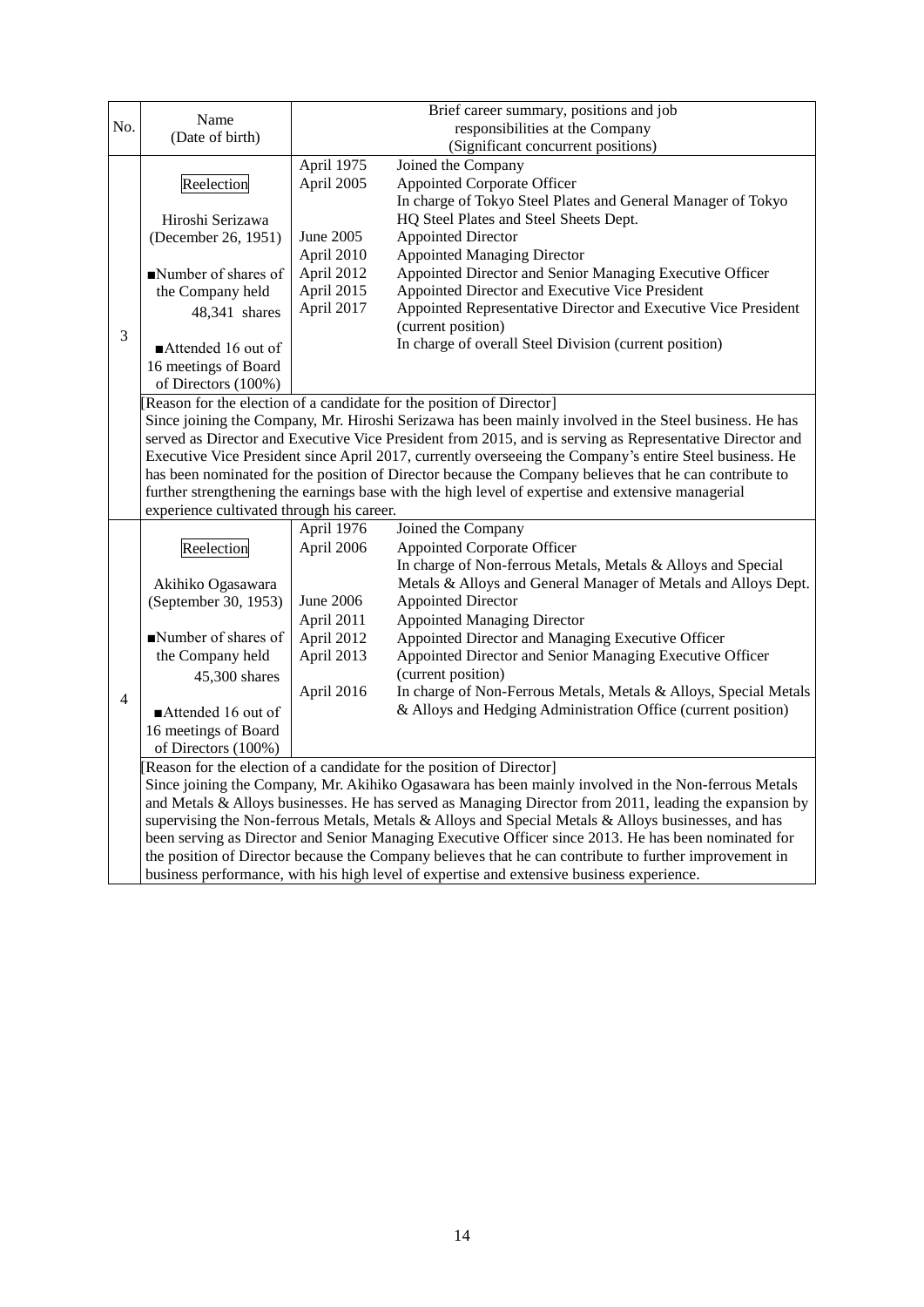|                                                                                                           |                                                                                                           |                                                                                                         | Brief career summary, positions and job                                                                 |  |  |
|-----------------------------------------------------------------------------------------------------------|-----------------------------------------------------------------------------------------------------------|---------------------------------------------------------------------------------------------------------|---------------------------------------------------------------------------------------------------------|--|--|
| No.                                                                                                       | Name<br>(Date of birth)                                                                                   |                                                                                                         | responsibilities at the Company                                                                         |  |  |
|                                                                                                           |                                                                                                           |                                                                                                         | (Significant concurrent positions)                                                                      |  |  |
|                                                                                                           |                                                                                                           | April 1978                                                                                              | Joined the Company                                                                                      |  |  |
|                                                                                                           | Reelection                                                                                                | April 2009                                                                                              | <b>Appointed Corporate Officer</b>                                                                      |  |  |
|                                                                                                           |                                                                                                           |                                                                                                         | In charge of Osaka HQ Steel Plates, Structural Steel Sheets and                                         |  |  |
|                                                                                                           | Yasumichi Kato                                                                                            |                                                                                                         | <b>Steel Sheets Sales</b>                                                                               |  |  |
|                                                                                                           | (April 26, 1955)                                                                                          | June 2010                                                                                               | <b>Appointed Director</b>                                                                               |  |  |
|                                                                                                           |                                                                                                           | April 2012                                                                                              | Appointed Director and Managing Executive Officer                                                       |  |  |
|                                                                                                           | Number of shares of                                                                                       | April 2015                                                                                              | In charge of International Trade Dept. 1, International Trade Dept.                                     |  |  |
|                                                                                                           | the Company held                                                                                          |                                                                                                         | 2, Trade Administration Dept. and Lumber & Plywood Dept.                                                |  |  |
|                                                                                                           | 113,922 shares                                                                                            |                                                                                                         | (current position)                                                                                      |  |  |
|                                                                                                           |                                                                                                           | April 2016                                                                                              | Appointed Director and Senior Managing Executive Officer                                                |  |  |
| 5                                                                                                         | Attended 16 out of                                                                                        |                                                                                                         | (current position)                                                                                      |  |  |
|                                                                                                           | 16 meetings of Board                                                                                      |                                                                                                         |                                                                                                         |  |  |
|                                                                                                           | of Directors (100%)                                                                                       |                                                                                                         |                                                                                                         |  |  |
|                                                                                                           |                                                                                                           |                                                                                                         | [Reason for the election of a candidate for the position of Director]                                   |  |  |
|                                                                                                           |                                                                                                           |                                                                                                         | Since joining the Company, Mr. Yasumichi Kato has been mainly involved in the Steel Sheets business     |  |  |
|                                                                                                           |                                                                                                           |                                                                                                         | under the Steel Division. He served as Director from 2010, in charge of the Osaka HQ Steel Sheets Dept. |  |  |
|                                                                                                           |                                                                                                           |                                                                                                         | and Machinery Dept. Since 2016, he has been serving as Director and Senior Managing Executive Officer   |  |  |
|                                                                                                           |                                                                                                           |                                                                                                         | responsible for supervising the International Trade, Trade Administration and Lumber & Plywood          |  |  |
|                                                                                                           |                                                                                                           |                                                                                                         | businesses. He has been nominated for the position of Director because the Company believes that he can |  |  |
| contribute to further improvement in business performance, with his high level of expertise and extensive |                                                                                                           |                                                                                                         |                                                                                                         |  |  |
|                                                                                                           | business experience.                                                                                      |                                                                                                         |                                                                                                         |  |  |
|                                                                                                           |                                                                                                           | April 1983<br>April 2011                                                                                | Joined the Company<br><b>Appointed Corporate Officer</b>                                                |  |  |
|                                                                                                           | Reelection                                                                                                |                                                                                                         | In charge of Tokyo HQ Steel Plates, Steel Sheets Sales, Structural                                      |  |  |
|                                                                                                           |                                                                                                           |                                                                                                         | Steel Sheets Dept. 1, Structural Steel Sheets Dept. 2, and                                              |  |  |
|                                                                                                           | Hidemi Nagashima                                                                                          |                                                                                                         | Hokkaido Branch Office                                                                                  |  |  |
|                                                                                                           | (February 15, 1960)                                                                                       | April 2012                                                                                              | Appointed Executive Officer                                                                             |  |  |
|                                                                                                           |                                                                                                           | June 2015                                                                                               | Appointed Director and Executive Officer                                                                |  |  |
|                                                                                                           | Number of shares of                                                                                       | April 2016                                                                                              | Appointed Director and Managing Executive Officer                                                       |  |  |
|                                                                                                           | the Company held                                                                                          | April 2017                                                                                              | Appointed Director and Senior Managing Executive Officer                                                |  |  |
|                                                                                                           | 38,134 shares                                                                                             |                                                                                                         | (current position)                                                                                      |  |  |
|                                                                                                           |                                                                                                           |                                                                                                         | In charge of Tokyo HQ Steel Bars & Construction Materials                                               |  |  |
| 6                                                                                                         | Attended 16 out of                                                                                        |                                                                                                         | Dept., Steel Plates & Sheets Dept., Wire Products, Special Steel &                                      |  |  |
|                                                                                                           | 16 meetings of Board                                                                                      |                                                                                                         | Titanium, Hokkaido Branch Office, Tohoku Branch Office,                                                 |  |  |
|                                                                                                           | of Directors (100%)                                                                                       |                                                                                                         | Niigata Branch Office, Kanto Branch Office, and Assistant to the                                        |  |  |
|                                                                                                           |                                                                                                           |                                                                                                         | Executive Officer in charge of Tokyo HQ Machinery (current                                              |  |  |
|                                                                                                           |                                                                                                           |                                                                                                         | position)                                                                                               |  |  |
|                                                                                                           |                                                                                                           | [Reason for the election of a candidate for the position of Director]                                   |                                                                                                         |  |  |
|                                                                                                           | Since joining the Company, Mr. Hidemi Nagashima has been mainly involved in the Steel Sheet business      |                                                                                                         |                                                                                                         |  |  |
|                                                                                                           | under the Steel Division. He has served as Director from 2015, responsible for Tokyo HQ Steel Plates &    |                                                                                                         |                                                                                                         |  |  |
|                                                                                                           |                                                                                                           |                                                                                                         | Sheets Dept. and has been serving as Director and Senior Managing Executive Officer since April 2017.   |  |  |
|                                                                                                           |                                                                                                           | He has been nominated for the position of Director because the Company believes that he can utilize his |                                                                                                         |  |  |
|                                                                                                           |                                                                                                           |                                                                                                         | high level of expertise and extensive business experience, and contribute to further improvement in     |  |  |
|                                                                                                           | business performance as supervisor in charge of the Steel business and all branches within eastern Japan. |                                                                                                         |                                                                                                         |  |  |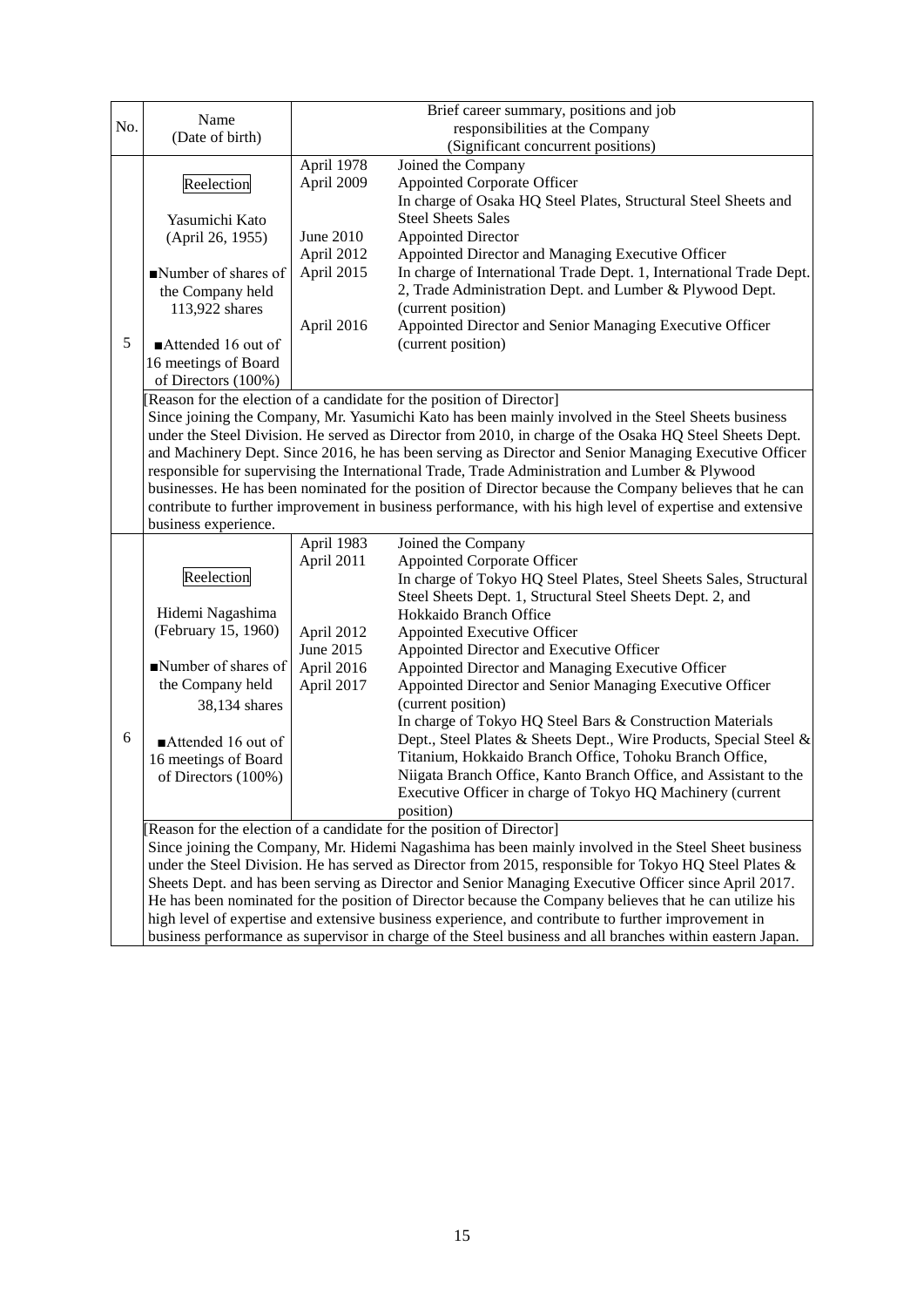|                                                                                                        | Name                                                                                                        |                                                                                                       | Brief career summary, positions and job                                                                      |  |  |  |
|--------------------------------------------------------------------------------------------------------|-------------------------------------------------------------------------------------------------------------|-------------------------------------------------------------------------------------------------------|--------------------------------------------------------------------------------------------------------------|--|--|--|
| No.                                                                                                    | (Date of birth)                                                                                             |                                                                                                       | responsibilities at the Company                                                                              |  |  |  |
|                                                                                                        |                                                                                                             |                                                                                                       | (Significant concurrent positions)                                                                           |  |  |  |
|                                                                                                        |                                                                                                             | April 1986                                                                                            | Joined the Company                                                                                           |  |  |  |
|                                                                                                        | Reelection                                                                                                  | April 2013                                                                                            | <b>Appointed Corporate Officer</b>                                                                           |  |  |  |
|                                                                                                        |                                                                                                             |                                                                                                       | In charge of Accounting and Affiliated Enterprises, and General                                              |  |  |  |
|                                                                                                        | Yoichi Nakagawa                                                                                             |                                                                                                       | Manager of Accounting Dept. and Affiliated Enterprises Dept.                                                 |  |  |  |
|                                                                                                        | (August 14, 1961)                                                                                           | April 2014<br>June 2015                                                                               | <b>Appointed Executive Officer</b>                                                                           |  |  |  |
|                                                                                                        |                                                                                                             | April 2016                                                                                            | Appointed Director and Executive Officer                                                                     |  |  |  |
|                                                                                                        | Number of shares of                                                                                         |                                                                                                       | Appointed Director and Managing Executive Officer<br>In charge of overall administrations (current position) |  |  |  |
|                                                                                                        | the Company held                                                                                            | April 2017                                                                                            | Appointed Director and Senior Managing Executive Officer                                                     |  |  |  |
| 7                                                                                                      | 18,018 shares                                                                                               |                                                                                                       | (current position)                                                                                           |  |  |  |
|                                                                                                        | Attended 16 out of                                                                                          |                                                                                                       |                                                                                                              |  |  |  |
|                                                                                                        | 16 meetings of Board                                                                                        |                                                                                                       |                                                                                                              |  |  |  |
|                                                                                                        | of Directors (100%)                                                                                         |                                                                                                       |                                                                                                              |  |  |  |
|                                                                                                        |                                                                                                             |                                                                                                       | Reason for the election of a candidate for the position of Director]                                         |  |  |  |
|                                                                                                        |                                                                                                             |                                                                                                       | Since joining the Company, Mr. Yoichi Nakagawa has been mainly involved in the Accounting and                |  |  |  |
|                                                                                                        |                                                                                                             |                                                                                                       | Finance. He has served as Director from 2015, responsible for Accounting and Finance, and has been           |  |  |  |
|                                                                                                        |                                                                                                             |                                                                                                       | serving as Director and Senior Managing Executive Officer since April 2017. He has been nominated for        |  |  |  |
|                                                                                                        |                                                                                                             |                                                                                                       | the position of Director because the Company believes he can execute his duties as supervisor in charge      |  |  |  |
|                                                                                                        | of overall administration, by utilizing his high level of knowledge, and his global expertise and extensive |                                                                                                       |                                                                                                              |  |  |  |
|                                                                                                        |                                                                                                             |                                                                                                       | business experience cultivated during his assignment in the U.S. over twelve years.                          |  |  |  |
|                                                                                                        |                                                                                                             | April 1982                                                                                            | Joined the Company                                                                                           |  |  |  |
|                                                                                                        | Reelection                                                                                                  | April 2011                                                                                            | <b>Appointed Corporate Officer</b>                                                                           |  |  |  |
|                                                                                                        |                                                                                                             |                                                                                                       | General Manager of Asian Region (ASEAN, India, Middle East)                                                  |  |  |  |
|                                                                                                        | Yasuharu Kurata                                                                                             |                                                                                                       | In charge of Departments excluding Steel and Machinery and                                                   |  |  |  |
|                                                                                                        | (September 12, 1959)                                                                                        |                                                                                                       | Chairman of HANWA SINGAPORE (PRIVATE) LTD.                                                                   |  |  |  |
|                                                                                                        |                                                                                                             | April 2012                                                                                            | <b>Appointed Executive Officer</b>                                                                           |  |  |  |
|                                                                                                        | Number of shares of                                                                                         | April 2016                                                                                            | Appointed Managing Executive Officer                                                                         |  |  |  |
|                                                                                                        | the Company held                                                                                            |                                                                                                       | In charge of Petroleum Dept., Food Dept. and in charge of                                                    |  |  |  |
|                                                                                                        | 8,000 shares                                                                                                | June 2016                                                                                             | Hedging Administration Office (current position)                                                             |  |  |  |
|                                                                                                        |                                                                                                             |                                                                                                       | Appointed Director and Managing Executive Officer                                                            |  |  |  |
| 8                                                                                                      | Attended 13 out of                                                                                          | April 2017                                                                                            | Appointed Director and Senior Managing Executive Officer                                                     |  |  |  |
|                                                                                                        | 13 meetings of Board                                                                                        |                                                                                                       | (current position)                                                                                           |  |  |  |
|                                                                                                        | of Directors (100%)                                                                                         |                                                                                                       |                                                                                                              |  |  |  |
|                                                                                                        | Reason for the election of a candidate for the position of Director]                                        |                                                                                                       |                                                                                                              |  |  |  |
|                                                                                                        |                                                                                                             | Since joining the Company, Mr. Yasuharu Kurata has been mainly involved in the Non-ferrous Metals     |                                                                                                              |  |  |  |
|                                                                                                        |                                                                                                             | business. From 2010, he was General Representative of Asian Region during his assignment in Singapore |                                                                                                              |  |  |  |
|                                                                                                        |                                                                                                             |                                                                                                       | over five years. From 2016, he has served as Director and Managing Executive Officer in charge of the        |  |  |  |
|                                                                                                        |                                                                                                             |                                                                                                       | Petroleum & Chemicals and Food Products business, and has been serving as Director and Senior                |  |  |  |
|                                                                                                        | Managing Executive Officer since April 2017. He has been nominated for the position of Director because     |                                                                                                       |                                                                                                              |  |  |  |
| the Company believes that he can utilize his extensive business experience cultivated domestically and |                                                                                                             |                                                                                                       |                                                                                                              |  |  |  |
|                                                                                                        | abroad and contribute to further improvement in business performance.                                       |                                                                                                       |                                                                                                              |  |  |  |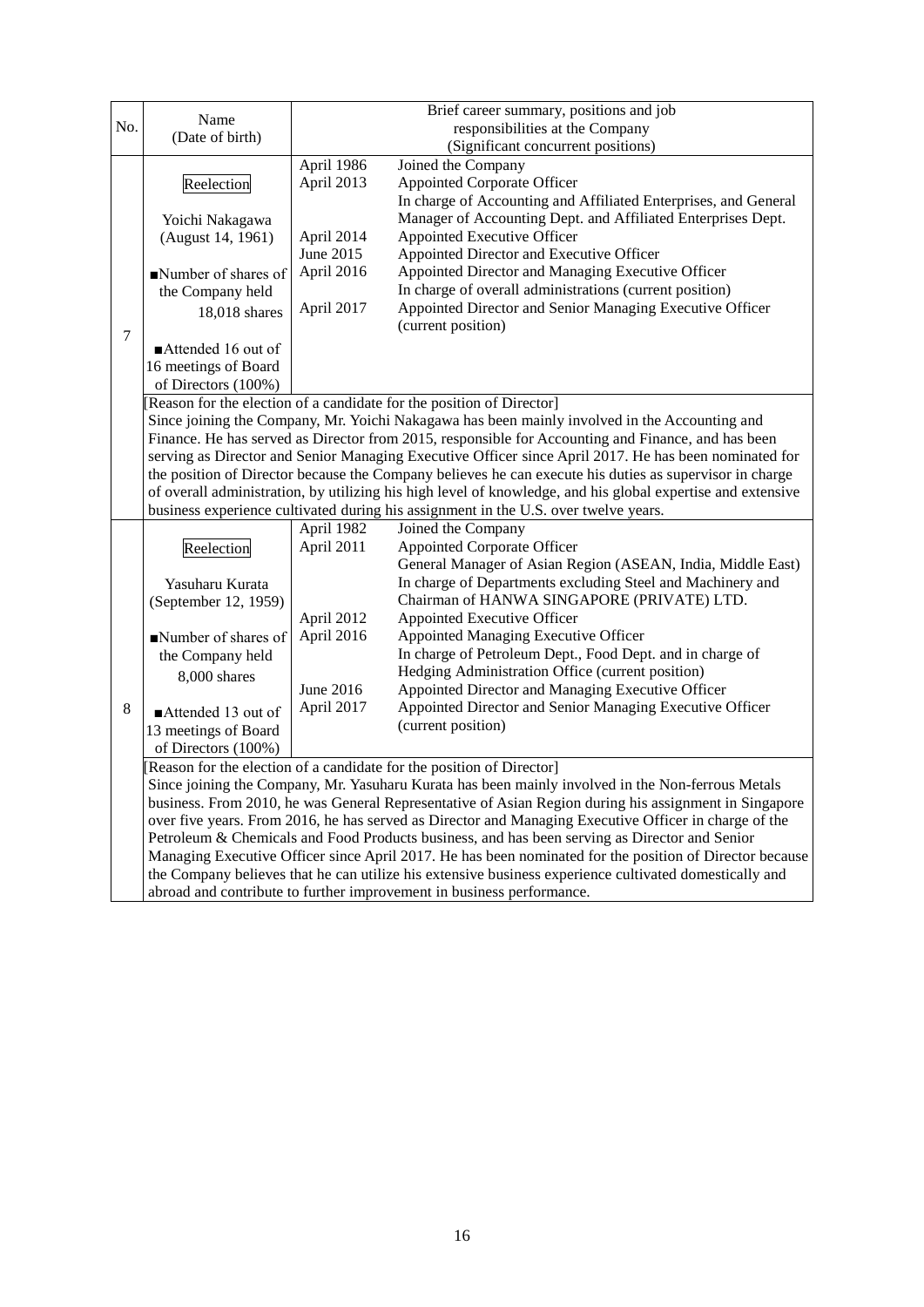| Name<br>No.<br>responsibilities at the Company<br>(Date of birth)<br>(Significant concurrent positions)<br>Joined Ministry of International Trade and Industry (MITI)<br>April 1962<br>June 1987<br>Appointed General Manager, Osaka Bureau of International<br>Trade and Industry<br>Appointed Vice-Minister for Policy Planning and<br><b>June 1989</b><br>Coordination, Minister's Secretariat<br>Appointed Director General of Bureau of Equipment, Defense<br>June 1990<br>Reelection<br>Agency<br><b>Outside Director</b><br>June 1992<br>Appointed Director-General of Small and Medium Enterprise<br><b>Independent Director</b><br>Agency<br>Retired from MITI<br>June 1993<br>Osamu Seki<br>June 1995<br>Appointed Managing Director of Sumitomo Electric Industries,<br>(August 23, 1939)<br>Ltd. (SEI)<br>Appointed Vice President and Representative Director of SEI<br>June 1999<br>Number of shares of<br>June 2002<br>Appointed Outside Director of P.S. Mitsubishi Construction<br>the Company held<br>Co., Ltd.<br>28,973 shares<br>9<br>June 2004<br>Appointed Chairman and Representative Director of Nuclear<br>Fuel Industries, Ltd. |  |                                             |  |  | Brief career summary, positions and job                      |  |
|------------------------------------------------------------------------------------------------------------------------------------------------------------------------------------------------------------------------------------------------------------------------------------------------------------------------------------------------------------------------------------------------------------------------------------------------------------------------------------------------------------------------------------------------------------------------------------------------------------------------------------------------------------------------------------------------------------------------------------------------------------------------------------------------------------------------------------------------------------------------------------------------------------------------------------------------------------------------------------------------------------------------------------------------------------------------------------------------------------------------------------------------------------|--|---------------------------------------------|--|--|--------------------------------------------------------------|--|
|                                                                                                                                                                                                                                                                                                                                                                                                                                                                                                                                                                                                                                                                                                                                                                                                                                                                                                                                                                                                                                                                                                                                                            |  |                                             |  |  |                                                              |  |
|                                                                                                                                                                                                                                                                                                                                                                                                                                                                                                                                                                                                                                                                                                                                                                                                                                                                                                                                                                                                                                                                                                                                                            |  |                                             |  |  |                                                              |  |
|                                                                                                                                                                                                                                                                                                                                                                                                                                                                                                                                                                                                                                                                                                                                                                                                                                                                                                                                                                                                                                                                                                                                                            |  |                                             |  |  |                                                              |  |
|                                                                                                                                                                                                                                                                                                                                                                                                                                                                                                                                                                                                                                                                                                                                                                                                                                                                                                                                                                                                                                                                                                                                                            |  |                                             |  |  |                                                              |  |
|                                                                                                                                                                                                                                                                                                                                                                                                                                                                                                                                                                                                                                                                                                                                                                                                                                                                                                                                                                                                                                                                                                                                                            |  |                                             |  |  |                                                              |  |
|                                                                                                                                                                                                                                                                                                                                                                                                                                                                                                                                                                                                                                                                                                                                                                                                                                                                                                                                                                                                                                                                                                                                                            |  |                                             |  |  |                                                              |  |
|                                                                                                                                                                                                                                                                                                                                                                                                                                                                                                                                                                                                                                                                                                                                                                                                                                                                                                                                                                                                                                                                                                                                                            |  |                                             |  |  |                                                              |  |
|                                                                                                                                                                                                                                                                                                                                                                                                                                                                                                                                                                                                                                                                                                                                                                                                                                                                                                                                                                                                                                                                                                                                                            |  |                                             |  |  |                                                              |  |
|                                                                                                                                                                                                                                                                                                                                                                                                                                                                                                                                                                                                                                                                                                                                                                                                                                                                                                                                                                                                                                                                                                                                                            |  |                                             |  |  |                                                              |  |
|                                                                                                                                                                                                                                                                                                                                                                                                                                                                                                                                                                                                                                                                                                                                                                                                                                                                                                                                                                                                                                                                                                                                                            |  |                                             |  |  |                                                              |  |
|                                                                                                                                                                                                                                                                                                                                                                                                                                                                                                                                                                                                                                                                                                                                                                                                                                                                                                                                                                                                                                                                                                                                                            |  |                                             |  |  |                                                              |  |
|                                                                                                                                                                                                                                                                                                                                                                                                                                                                                                                                                                                                                                                                                                                                                                                                                                                                                                                                                                                                                                                                                                                                                            |  |                                             |  |  |                                                              |  |
|                                                                                                                                                                                                                                                                                                                                                                                                                                                                                                                                                                                                                                                                                                                                                                                                                                                                                                                                                                                                                                                                                                                                                            |  |                                             |  |  |                                                              |  |
|                                                                                                                                                                                                                                                                                                                                                                                                                                                                                                                                                                                                                                                                                                                                                                                                                                                                                                                                                                                                                                                                                                                                                            |  |                                             |  |  |                                                              |  |
|                                                                                                                                                                                                                                                                                                                                                                                                                                                                                                                                                                                                                                                                                                                                                                                                                                                                                                                                                                                                                                                                                                                                                            |  |                                             |  |  |                                                              |  |
|                                                                                                                                                                                                                                                                                                                                                                                                                                                                                                                                                                                                                                                                                                                                                                                                                                                                                                                                                                                                                                                                                                                                                            |  |                                             |  |  |                                                              |  |
|                                                                                                                                                                                                                                                                                                                                                                                                                                                                                                                                                                                                                                                                                                                                                                                                                                                                                                                                                                                                                                                                                                                                                            |  |                                             |  |  |                                                              |  |
|                                                                                                                                                                                                                                                                                                                                                                                                                                                                                                                                                                                                                                                                                                                                                                                                                                                                                                                                                                                                                                                                                                                                                            |  |                                             |  |  |                                                              |  |
|                                                                                                                                                                                                                                                                                                                                                                                                                                                                                                                                                                                                                                                                                                                                                                                                                                                                                                                                                                                                                                                                                                                                                            |  |                                             |  |  |                                                              |  |
| June 2007<br>Appointed Director (current position)                                                                                                                                                                                                                                                                                                                                                                                                                                                                                                                                                                                                                                                                                                                                                                                                                                                                                                                                                                                                                                                                                                         |  | $\blacksquare$ Attended 16 out of           |  |  |                                                              |  |
| February 2012                                                                                                                                                                                                                                                                                                                                                                                                                                                                                                                                                                                                                                                                                                                                                                                                                                                                                                                                                                                                                                                                                                                                              |  | 16 meetings of Board<br>of Directors (100%) |  |  | Registered as an Attorney-at-Law (Shoyu Law Office) (current |  |
| position)                                                                                                                                                                                                                                                                                                                                                                                                                                                                                                                                                                                                                                                                                                                                                                                                                                                                                                                                                                                                                                                                                                                                                  |  |                                             |  |  |                                                              |  |
| December 2015 Outside Director of Mach Corporation co., ltd.                                                                                                                                                                                                                                                                                                                                                                                                                                                                                                                                                                                                                                                                                                                                                                                                                                                                                                                                                                                                                                                                                               |  |                                             |  |  |                                                              |  |
| September 2016 Chairman of Japan Diversity Management Improvement                                                                                                                                                                                                                                                                                                                                                                                                                                                                                                                                                                                                                                                                                                                                                                                                                                                                                                                                                                                                                                                                                          |  |                                             |  |  |                                                              |  |
| Organization (current position)                                                                                                                                                                                                                                                                                                                                                                                                                                                                                                                                                                                                                                                                                                                                                                                                                                                                                                                                                                                                                                                                                                                            |  |                                             |  |  |                                                              |  |
| (Significant concurrent position)                                                                                                                                                                                                                                                                                                                                                                                                                                                                                                                                                                                                                                                                                                                                                                                                                                                                                                                                                                                                                                                                                                                          |  |                                             |  |  |                                                              |  |
| Attorney-at-Law (Shoyu Law Office)                                                                                                                                                                                                                                                                                                                                                                                                                                                                                                                                                                                                                                                                                                                                                                                                                                                                                                                                                                                                                                                                                                                         |  |                                             |  |  |                                                              |  |
| [Reason for the election of a candidate for the position of Outside Director]                                                                                                                                                                                                                                                                                                                                                                                                                                                                                                                                                                                                                                                                                                                                                                                                                                                                                                                                                                                                                                                                              |  |                                             |  |  |                                                              |  |
| Mr. Osamu Seki has extensive knowledge backed by many years of extensive experience in government                                                                                                                                                                                                                                                                                                                                                                                                                                                                                                                                                                                                                                                                                                                                                                                                                                                                                                                                                                                                                                                          |  |                                             |  |  |                                                              |  |
| administration and corporate management, and has worked as an Attorney-at-Law since 2012. He has                                                                                                                                                                                                                                                                                                                                                                                                                                                                                                                                                                                                                                                                                                                                                                                                                                                                                                                                                                                                                                                           |  |                                             |  |  |                                                              |  |
| been nominated for the position of Outside Director because the Company believes that with his noble                                                                                                                                                                                                                                                                                                                                                                                                                                                                                                                                                                                                                                                                                                                                                                                                                                                                                                                                                                                                                                                       |  |                                             |  |  |                                                              |  |
| character and deep insight, he can provide supervision towards the Company's management decisions                                                                                                                                                                                                                                                                                                                                                                                                                                                                                                                                                                                                                                                                                                                                                                                                                                                                                                                                                                                                                                                          |  |                                             |  |  |                                                              |  |
| and business execution from a fair and objective standpoint.                                                                                                                                                                                                                                                                                                                                                                                                                                                                                                                                                                                                                                                                                                                                                                                                                                                                                                                                                                                                                                                                                               |  |                                             |  |  |                                                              |  |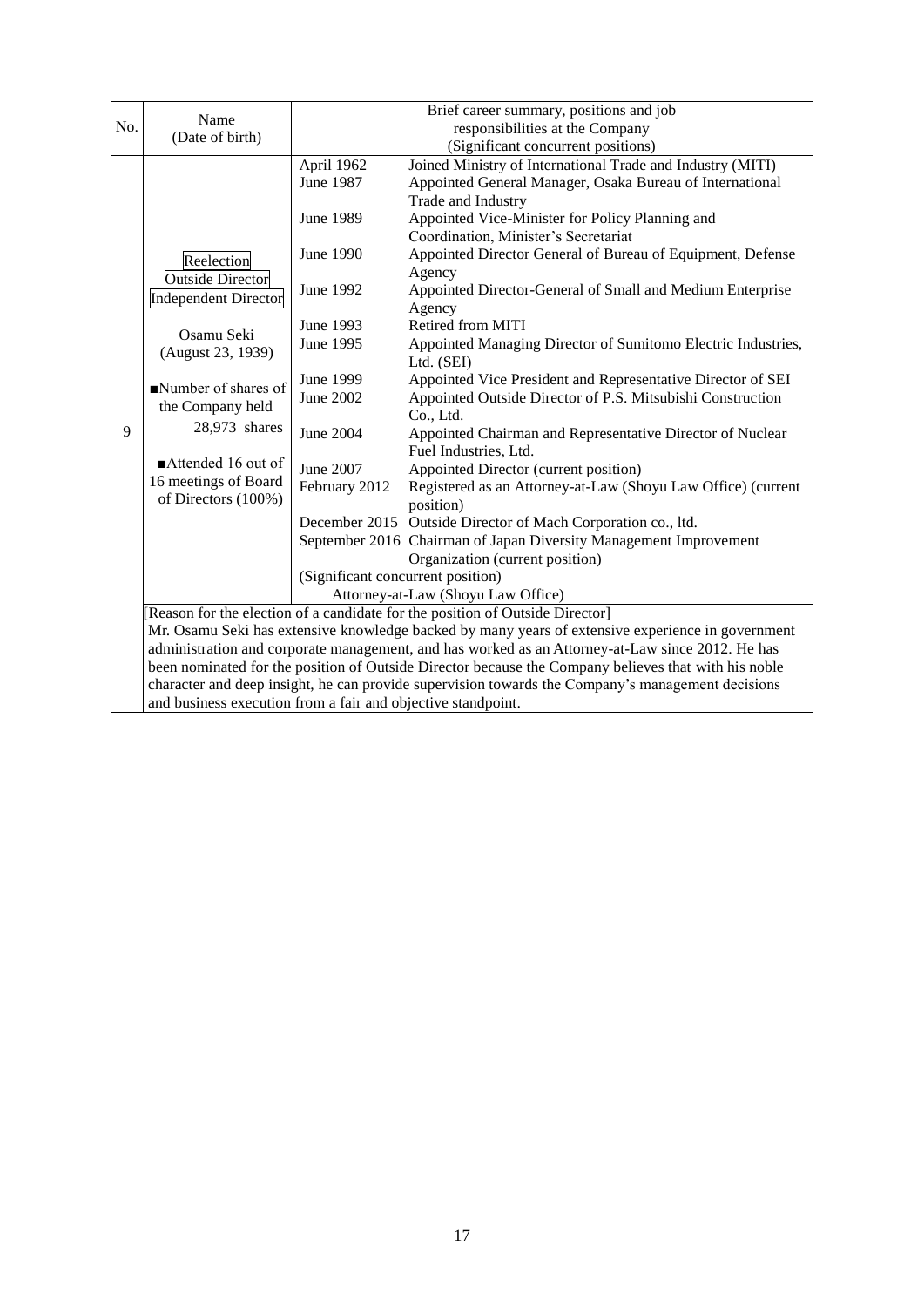|                                                                                                  |                                                                                                                                                                                                                       |                                                                                                       | Brief career summary, positions and job                                                                   |  |  |
|--------------------------------------------------------------------------------------------------|-----------------------------------------------------------------------------------------------------------------------------------------------------------------------------------------------------------------------|-------------------------------------------------------------------------------------------------------|-----------------------------------------------------------------------------------------------------------|--|--|
| No.                                                                                              | Name                                                                                                                                                                                                                  | responsibilities at the Company                                                                       |                                                                                                           |  |  |
|                                                                                                  | (Date of birth)                                                                                                                                                                                                       |                                                                                                       | (Significant concurrent positions)                                                                        |  |  |
|                                                                                                  |                                                                                                                                                                                                                       | April 1966                                                                                            | Joined Iwai Sangyo Company Ltd. (currently Sojitz Corporation)                                            |  |  |
|                                                                                                  |                                                                                                                                                                                                                       | June 1996                                                                                             | Appointed Director of Nissho Iwai Corporation (currently Sojitz                                           |  |  |
|                                                                                                  |                                                                                                                                                                                                                       |                                                                                                       | Corporation)                                                                                              |  |  |
|                                                                                                  | Reelection                                                                                                                                                                                                            | June 2000                                                                                             | Appointed Managing Director of Nissho Iwai Corporation                                                    |  |  |
|                                                                                                  | <b>Outside Director</b>                                                                                                                                                                                               | June 2002                                                                                             | Appointed Senior Managing Executive Officer of Nissho Iwai                                                |  |  |
|                                                                                                  | <b>Independent Director</b>                                                                                                                                                                                           |                                                                                                       | Corporation                                                                                               |  |  |
|                                                                                                  |                                                                                                                                                                                                                       | April 2003                                                                                            | Professor, School of Law, Waseda University                                                               |  |  |
|                                                                                                  | Ryuji Hori                                                                                                                                                                                                            | April 2004                                                                                            | Professor, Waseda Law School, Waseda University                                                           |  |  |
|                                                                                                  | (September 3, 1943)                                                                                                                                                                                                   | June 2005                                                                                             | Audit & Supervisory Board Member (External Auditor) of                                                    |  |  |
|                                                                                                  |                                                                                                                                                                                                                       |                                                                                                       | Tokuyama Corporation (current position)                                                                   |  |  |
|                                                                                                  | Number of shares of                                                                                                                                                                                                   | June 2011                                                                                             | Outside Director of Riskmonster.com (current position)                                                    |  |  |
|                                                                                                  | the Company held                                                                                                                                                                                                      | June 2012                                                                                             | Outside Director of T&D Holdings, Inc. (current position)                                                 |  |  |
|                                                                                                  | $3,165$ shares                                                                                                                                                                                                        | April 2013                                                                                            | Managing Director and Principal of Waseda Osaka Gakuen                                                    |  |  |
| 10                                                                                               |                                                                                                                                                                                                                       |                                                                                                       | (current position)                                                                                        |  |  |
|                                                                                                  |                                                                                                                                                                                                                       | April 2014                                                                                            | Advisor of TMI Associates (current position)                                                              |  |  |
|                                                                                                  | $\blacksquare$ Attended 16 out of                                                                                                                                                                                     |                                                                                                       | Professor Emeritus, Waseda University (current position)                                                  |  |  |
|                                                                                                  | 16 meetings of Board                                                                                                                                                                                                  | June 2014                                                                                             | Appointed Director (current position)<br>Outside Director of NISHIKI Co., LTD. (current position)         |  |  |
|                                                                                                  | of Directors (100%)                                                                                                                                                                                                   | May 2016                                                                                              | (Significant concurrent positions)                                                                        |  |  |
|                                                                                                  |                                                                                                                                                                                                                       |                                                                                                       | Outside Director of Riskmonster.com                                                                       |  |  |
|                                                                                                  |                                                                                                                                                                                                                       |                                                                                                       | Outside Director of T&D Holdings, Inc.                                                                    |  |  |
|                                                                                                  |                                                                                                                                                                                                                       |                                                                                                       | Managing Director and Principal of Waseda Osaka Gakuen                                                    |  |  |
|                                                                                                  | [Reason for the election of a candidate for the position of Outside Director]                                                                                                                                         |                                                                                                       |                                                                                                           |  |  |
|                                                                                                  | Mr. Ryuji Hori has extensive knowledge in legal affairs, cultivated through his many years of experience                                                                                                              |                                                                                                       |                                                                                                           |  |  |
|                                                                                                  | mainly in risk management at a general trading company, along with his experience as a university                                                                                                                     |                                                                                                       |                                                                                                           |  |  |
| professor. The Company believes that he can provide supervision towards the Company's management |                                                                                                                                                                                                                       |                                                                                                       |                                                                                                           |  |  |
|                                                                                                  |                                                                                                                                                                                                                       | decisions and business execution from a general and multilateral perspective; therefore he has been   |                                                                                                           |  |  |
|                                                                                                  | nominated for the position of Outside Director.                                                                                                                                                                       |                                                                                                       |                                                                                                           |  |  |
|                                                                                                  |                                                                                                                                                                                                                       | April 1983                                                                                            | Joined the Company                                                                                        |  |  |
|                                                                                                  | Reelection                                                                                                                                                                                                            | April 2012                                                                                            | Appointed Corporate Officer                                                                               |  |  |
|                                                                                                  |                                                                                                                                                                                                                       |                                                                                                       | In charge of Machinery and Osaka HQ Steel Plates and General                                              |  |  |
|                                                                                                  | Hiromasa Yamamoto                                                                                                                                                                                                     |                                                                                                       | Manager of Machinery Dept.                                                                                |  |  |
|                                                                                                  | (March 18, 1960)                                                                                                                                                                                                      | April 2013                                                                                            | Appointed Executive Officer                                                                               |  |  |
|                                                                                                  |                                                                                                                                                                                                                       | June 2014                                                                                             | Appointed Director and Executive Officer                                                                  |  |  |
|                                                                                                  | Number of shares of                                                                                                                                                                                                   | April 2016                                                                                            | Appointed Director and Managing Executive Officer (current                                                |  |  |
|                                                                                                  | the Company held                                                                                                                                                                                                      |                                                                                                       | position)<br>In charge of Osaka HQ Steel Bars & Construction Materials Dept.                              |  |  |
|                                                                                                  | 52,969 shares                                                                                                                                                                                                         |                                                                                                       | Machinery, Osaka HQ Steel Plates, Kyushu Branch Office,                                                   |  |  |
|                                                                                                  |                                                                                                                                                                                                                       |                                                                                                       | Chugoku Branch Office (current position)                                                                  |  |  |
| 11                                                                                               | Attended 16 out of                                                                                                                                                                                                    |                                                                                                       |                                                                                                           |  |  |
|                                                                                                  | 16 meetings of Board<br>of Directors (100%)                                                                                                                                                                           |                                                                                                       |                                                                                                           |  |  |
|                                                                                                  |                                                                                                                                                                                                                       |                                                                                                       |                                                                                                           |  |  |
|                                                                                                  | [Reason for the election of a candidate for the position of Director]<br>Since joining the Company, Mr. Hiromasa Yamamoto has been mainly involved in the Steel Trading and                                           |                                                                                                       |                                                                                                           |  |  |
|                                                                                                  |                                                                                                                                                                                                                       |                                                                                                       |                                                                                                           |  |  |
|                                                                                                  | Machinery businesses. In 1989, he relocated to the U.S. for his assignment over four years. From 2014, he<br>served as Director, in charge of Machinery, International Trade and Trade Administration. Since 2016, he |                                                                                                       |                                                                                                           |  |  |
|                                                                                                  |                                                                                                                                                                                                                       |                                                                                                       | has been serving as Director and Managing Executive Officer, in charge of the Osaka HQ Steel Bars &       |  |  |
|                                                                                                  |                                                                                                                                                                                                                       |                                                                                                       | Construction Materials, Steel Plates business and all branches in western Japan, along with the Machinery |  |  |
|                                                                                                  |                                                                                                                                                                                                                       | business. He has been nominated for the position of Director because the Company believes that he can |                                                                                                           |  |  |
|                                                                                                  | contribute to further improvement of the business performance by utilizing his high level of expertise and                                                                                                            |                                                                                                       |                                                                                                           |  |  |
|                                                                                                  | extensive business experience.                                                                                                                                                                                        |                                                                                                       |                                                                                                           |  |  |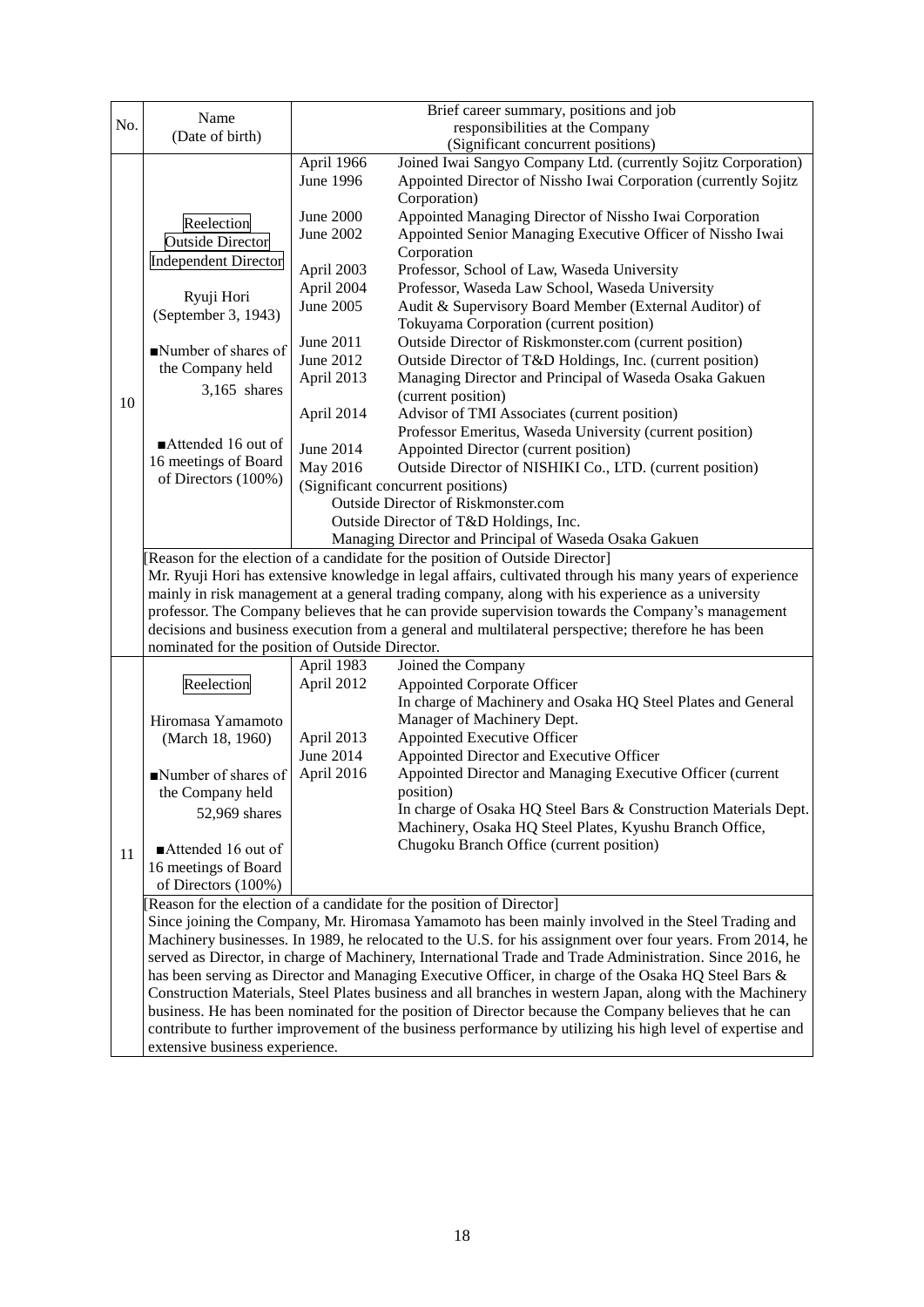|                                                                       | Name                                                                                                          |                                                                                                                                                                                | Brief career summary, positions and job                                                                    |  |  |  |
|-----------------------------------------------------------------------|---------------------------------------------------------------------------------------------------------------|--------------------------------------------------------------------------------------------------------------------------------------------------------------------------------|------------------------------------------------------------------------------------------------------------|--|--|--|
| No.                                                                   | (Date of birth)                                                                                               |                                                                                                                                                                                | responsibilities at the Company                                                                            |  |  |  |
|                                                                       |                                                                                                               |                                                                                                                                                                                | (Significant concurrent positions)                                                                         |  |  |  |
|                                                                       |                                                                                                               | April 1983<br>August 2012                                                                                                                                                      | Joined the Company<br><b>Appointed Corporate Officer</b>                                                   |  |  |  |
|                                                                       |                                                                                                               |                                                                                                                                                                                | In charge of Osaka HQ Steel Sheets Dept. 1, Steel Sheets Dept. 2,                                          |  |  |  |
|                                                                       | Reelection                                                                                                    |                                                                                                                                                                                | Steel Sheets Dept. 3 and Steel Processing Project Promote Team,                                            |  |  |  |
|                                                                       | Yasushi Hatanaka                                                                                              |                                                                                                                                                                                | Assistant to Director in charge of Tokyo HQ Steel Sheet                                                    |  |  |  |
|                                                                       | (August 30, 1960)                                                                                             |                                                                                                                                                                                | International and General Manager of Osaka HQ Steel Sheets                                                 |  |  |  |
|                                                                       |                                                                                                               |                                                                                                                                                                                | Dept. 3                                                                                                    |  |  |  |
|                                                                       | $\blacksquare$ Number of shares of                                                                            | April 2013                                                                                                                                                                     | Appointed Executive Officer                                                                                |  |  |  |
|                                                                       | the Company held                                                                                              | June 2014                                                                                                                                                                      | Appointed Director and Executive Officer                                                                   |  |  |  |
|                                                                       | 20,881 shares                                                                                                 | April 2016                                                                                                                                                                     | Appointed Director and Managing Executive Officer (current<br>position)                                    |  |  |  |
| 12                                                                    | Attended 16 out of                                                                                            |                                                                                                                                                                                | In charge of Osaka HQ Structural Steel Sheets Dept. 1, Structural                                          |  |  |  |
|                                                                       | 16 meetings of Board                                                                                          |                                                                                                                                                                                | Steel Sheets Dept. 2, Steel Sheets Sales, Steel Sheets Dept. 1,                                            |  |  |  |
|                                                                       | of Directors (100%)                                                                                           |                                                                                                                                                                                | Steel Sheets Dept. 2, Stainless Steel & Aluminum Sheet, Wire                                               |  |  |  |
|                                                                       |                                                                                                               |                                                                                                                                                                                | Products and Special Steel, and Steel Processing Project Promote                                           |  |  |  |
|                                                                       |                                                                                                               |                                                                                                                                                                                | Team (current position)                                                                                    |  |  |  |
|                                                                       |                                                                                                               | [Reason for the election of a candidate for the position of Director]<br>Since joining the Company, Mr. Yasushi Hatanaka has been mainly involved in the Steel Sheets business |                                                                                                            |  |  |  |
|                                                                       |                                                                                                               |                                                                                                                                                                                | under the Steel Division. In 2002, he relocated to China for his assignment over five years. From 2014, he |  |  |  |
|                                                                       |                                                                                                               |                                                                                                                                                                                | served as Director in charge of Osaka HQ Steel Sheets Dept. and Steel Processing Project, and since 2016,  |  |  |  |
|                                                                       |                                                                                                               |                                                                                                                                                                                | he has been serving as Director and Managing Executive Officer. He has been nominated for the position     |  |  |  |
|                                                                       | of Director because the Company believes that he can utilize his high level of expertise and extensive        |                                                                                                                                                                                |                                                                                                            |  |  |  |
|                                                                       |                                                                                                               |                                                                                                                                                                                | business experience, in further expanding the Steel and Steel Processing Project businesses in which the   |  |  |  |
|                                                                       | Steel Sheets Dept. plays a leading role.                                                                      |                                                                                                                                                                                |                                                                                                            |  |  |  |
|                                                                       |                                                                                                               | April 1984                                                                                                                                                                     | Joined the Company                                                                                         |  |  |  |
|                                                                       | New candidate                                                                                                 | April 2012                                                                                                                                                                     | <b>Appointed Corporate Officer</b>                                                                         |  |  |  |
|                                                                       |                                                                                                               |                                                                                                                                                                                | In charge of Tokyo HQ Steel Sheets, and General Manager of                                                 |  |  |  |
|                                                                       | Yoichi Sasayama                                                                                               |                                                                                                                                                                                | Steel Sheets Dept.<br>Appointed Executive Officer                                                          |  |  |  |
|                                                                       | (November 8, 1961)                                                                                            | April 2014<br>April 2017                                                                                                                                                       | Appointed Managing Executive Officer (current position)                                                    |  |  |  |
|                                                                       | Number of shares of                                                                                           |                                                                                                                                                                                | General Manager of Nagoya Branch Office and in charge of                                                   |  |  |  |
|                                                                       | the Company held                                                                                              |                                                                                                                                                                                | Shizuoka Sales Office (current position)                                                                   |  |  |  |
| 13                                                                    | 4.486 shares                                                                                                  |                                                                                                                                                                                |                                                                                                            |  |  |  |
|                                                                       | [Reason for the election of a candidate for the position of Director]                                         |                                                                                                                                                                                |                                                                                                            |  |  |  |
|                                                                       | Since joining the Company, Mr. Yoichi Sasayama has been mainly involved in the Steel Sheets Dept.             |                                                                                                                                                                                |                                                                                                            |  |  |  |
|                                                                       |                                                                                                               | within the Steel Division. In 2014, he was assigned as the General Representative of the Asian Region in                                                                       |                                                                                                            |  |  |  |
|                                                                       |                                                                                                               |                                                                                                                                                                                | charge of Steel and Machinery Dept. working in Thailand and Indonesia over three years. After his          |  |  |  |
|                                                                       |                                                                                                               |                                                                                                                                                                                | overseas assignment, he has been serving as Managing Executive Officer and General Manager of Nagoya       |  |  |  |
|                                                                       |                                                                                                               |                                                                                                                                                                                | Branch Office since April 2017. He has been nominated for the position of Director because the Company     |  |  |  |
|                                                                       | believes that he can adequately carry out his assignment as Director by utilizing his high level of expertise |                                                                                                                                                                                |                                                                                                            |  |  |  |
| and extensive business experience cultivated domestically and abroad. |                                                                                                               |                                                                                                                                                                                |                                                                                                            |  |  |  |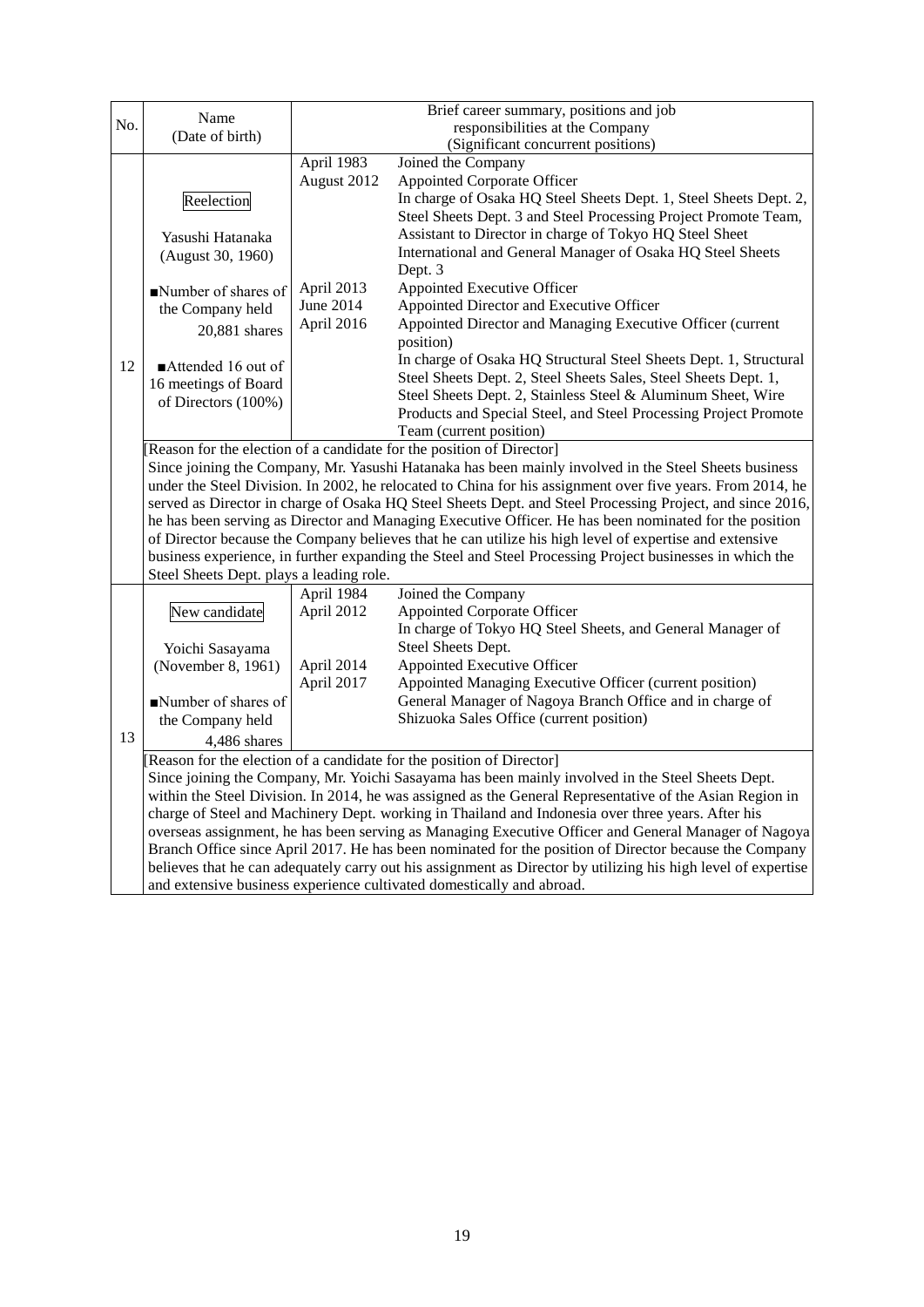|     | Name                                                                                                      | Brief career summary, positions and job |                                                                                                                |  |  |
|-----|-----------------------------------------------------------------------------------------------------------|-----------------------------------------|----------------------------------------------------------------------------------------------------------------|--|--|
| No. | (Date of birth)                                                                                           | responsibilities at the Company         |                                                                                                                |  |  |
|     |                                                                                                           |                                         | (Significant concurrent positions)                                                                             |  |  |
|     |                                                                                                           | April 1984                              | Joined the Company                                                                                             |  |  |
|     | New candidate                                                                                             | April 2010                              | Appointed Corporate Officer                                                                                    |  |  |
|     |                                                                                                           |                                         | In charge of Non-ferrous Metals and Special Metals & Alloys                                                    |  |  |
|     | Chiro Ideriha<br>(October 3, 1961)                                                                        | April 2012<br>April 2013                | Appointed Executive Officer (current position)<br>In charge of Non-ferrous Metals, Metals & Alloys and Special |  |  |
| 14  | $\blacksquare$ Number of shares of<br>the Company held                                                    |                                         | Metals & Alloys (current position)                                                                             |  |  |
|     | 36,988 shares                                                                                             |                                         |                                                                                                                |  |  |
|     | [Reason for the election of a candidate for the position of Director]                                     |                                         |                                                                                                                |  |  |
|     | Since joining the Company, Mr. Chiro Ideriha has been mainly involved in Non-ferrous Metals. In 1995,     |                                         |                                                                                                                |  |  |
|     | he relocated to Malaysia for his assignment over four years. Since 2012, he has been serving as Executive |                                         |                                                                                                                |  |  |
|     | Officer in charge of the Non-ferrous Metals, Metals & Alloys and Special Metals & Alloys businesses. He   |                                         |                                                                                                                |  |  |
|     | has been nominated for the position of Director because the Company believes that he can adequately       |                                         |                                                                                                                |  |  |
|     | carry out his assignment as Director by utilizing his high level of expertise and extensive business      |                                         |                                                                                                                |  |  |
|     | experience cultivated domestically and abroad.                                                            |                                         |                                                                                                                |  |  |

Notes: 1. There are no special interests between any of the candidates and the Company.

- 2. Mr. Osamu Seki and Mr. Ryuji Hori are candidates for the positions of Outside Directors. Both Mr. Osamu Seki and Mr. Ryuji Hori are Independent Director candidates as required by the provisions of the Tokyo Stock Exchange, Inc.
- 3. Mr. Osamu Seki is currently an Outside Director of the Company. At the conclusion of this General Shareholders Meeting he will have served for ten years.
- 4. Mr. Ryuji Hori is currently an Outside Director of the Company. At the conclusion of this General Shareholders Meeting he will have served for three years.
- 5. Mr. Ryuji Hori is scheduled to retire from Audit & Supervisory Board Member (External Auditor) of Tokuyama Corporation at the conclusion of the companies' Ordinary General Meeting of Shareholders scheduled to be held in June 2017.
- 6. Both Mr. Osamu Seki and Mr. Ryuji Hori have entered into an agreement with the Company limiting their liability for damages in accordance with Article 423, Paragraph 1 of the Companies Act. The maximum amount of liability under the agreement follows the provisions of laws and regulations. The Company plans to continue the above agreement with both Mr. Osamu Seki and Mr. Ryuji Hori if they are reelected.
- 7. The number of shares of the Company held includes the number of shares held through the Hanwa Directors Stock Ownership Plan.